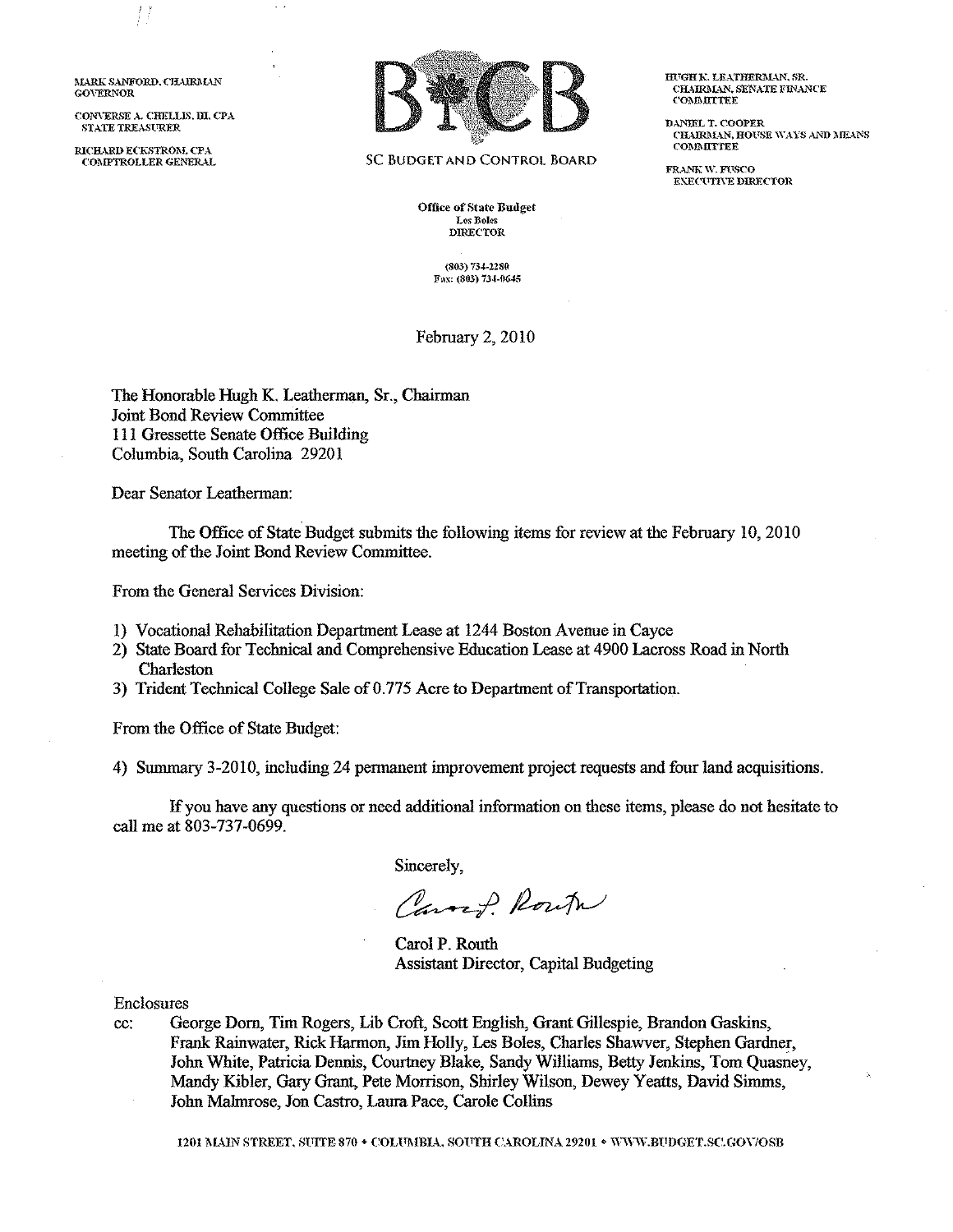## **JOINT BOND REVIEW COMMITTEE AGENDA ITEM WORKSHEET**

### **Meeting Scheduled for: February 10, 2010**

**Regular Agenda** 

### **1. Submitted by:**

 $\gamma$ 

- (a) Agency: General Services Division
- (b) Authorized Official Signature:

M. Richlourg Roberson, Director

**Subject:** Vocational Rehabilitation Department Lease at 1244 Boston Avenue in Cayce

### **2. Summary Background Information:**

The Vocational Rehabilitation Department requests approval to lease from Dr. Marvin Efron and Mrs. Sara T. Efron, 51,788 square feet at its current location at 1244 Boston Avenue in Cayce (formerly known as 1709 Mobile Avenue, West Columbia, SC), consisting of two separate buildings.

The Disability Determination Services (DDS) Columbia Regional Office and Administrative Office of the Vocational Rehabilitation Department currently leases 50,952 square feet at the location under two leases expiring October 31, 2010. 47,185 square feet is leased at a current rate of \$14.41 per square foot and 3,767 square feet is leased at a current rate of \$16.65 per square foot. Both leases include all operating expenses. Under the new lease, Vocational Rehabilitation will occupy the remaining 836 square feet available at the location, which will help alleviate a shortage of space. The lease payments and the salaries of the staff that will occupy the leased space are federally funded.

The new lease was negotiated after a solicitation for space was issued. The lease term will be seven years commencing November 1, 2010, witb one optional renewal term of three years. Rent will be \$55,499.47 per month or \$665,993.68 per year (\$12.86 per square foot) for tbe first year of the lease. Thereafter, rent increases 3% per year for years two (2) through five (5) and will remain at a rate of \$14.48 per square foot for the last three (3) years initial term. The proposed lease will save Vocational Rehabilitation \$76,663 in tbe first year of the lease and \$161,694 over the initial seven year term of the lease based on its current lease rate and square foot area occupied.

The landlords will continue to provide surface parking adjacent to tbe buildings for all employees and visitors. As part of renovations to be made, the landlords will enclose tbe breezeway connecting the two buildings. Vocational Rehabilitation will not incur any additional expenses above the rent amount for renovations.

All operating costs are included witb rent and Vocational Rehabilitation is not responsible for any annual increases of such expenses. The maximum rent over the term of the lease is as follows: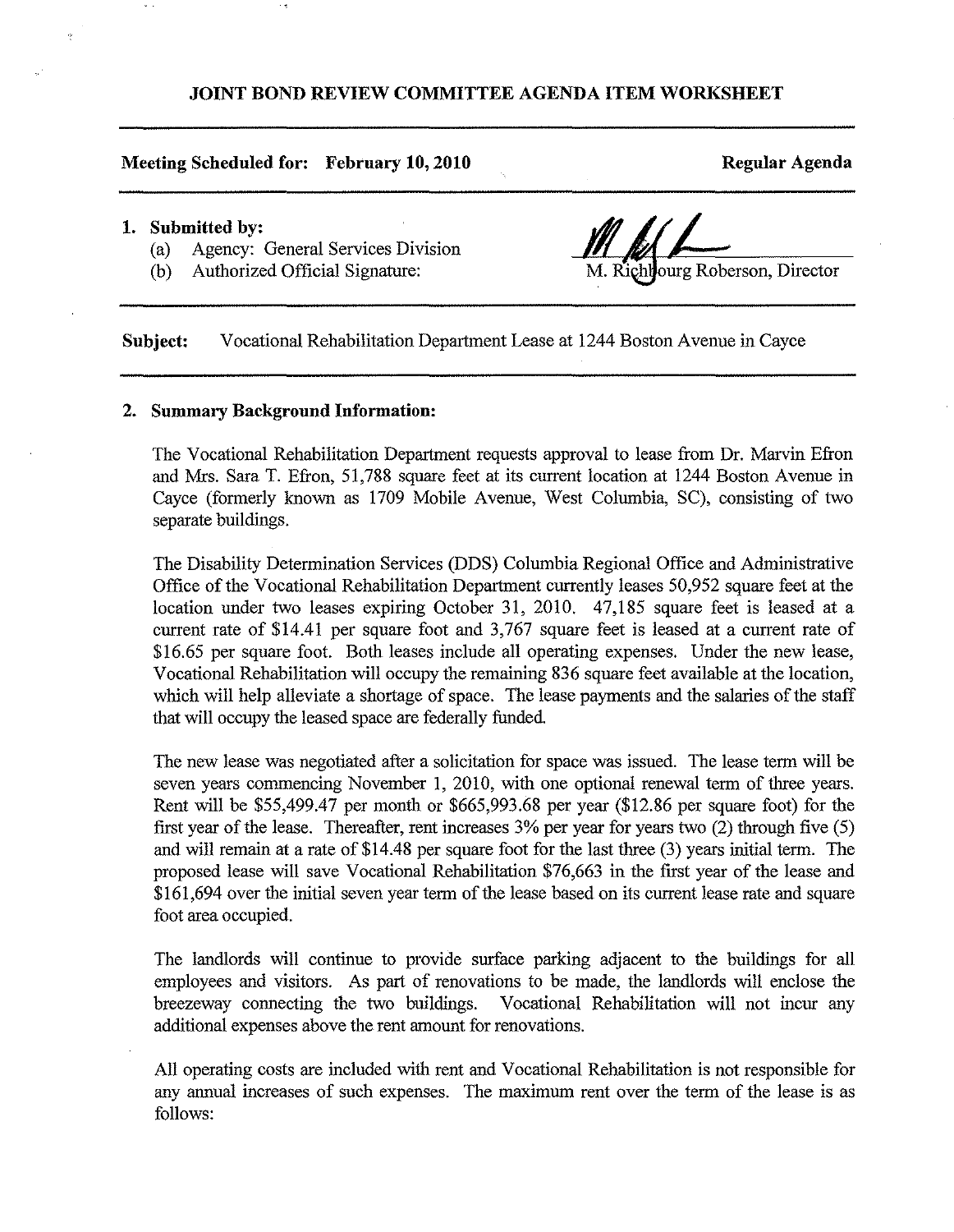|                | ппия гегш                  |         |                |  |  |  |  |
|----------------|----------------------------|---------|----------------|--|--|--|--|
| Year           | Date                       | Rate/SF | Rent           |  |  |  |  |
|                | $11 - 1 - 2010$            | \$12.86 | \$665,993.68   |  |  |  |  |
| $\overline{2}$ | $11 - 1 - 2011$            | \$13.25 | \$686,191.00   |  |  |  |  |
| 3              | 11-1-2012                  | \$13.65 | \$706,906.20   |  |  |  |  |
| 4              | 11-1-2013                  | \$14.06 | \$728.139.28   |  |  |  |  |
| 5              | 11-1-2014                  | \$14.48 | \$749,890.24   |  |  |  |  |
| 6              | $11 - 1 - 2015$            | \$14.48 | \$749,890.24   |  |  |  |  |
|                | 11-1-2016                  | \$14.48 | \$749,890.24   |  |  |  |  |
|                | <b>Total for 7 years</b>   |         | \$5,036,900.88 |  |  |  |  |
|                | <b>Average for 7 years</b> | \$13.89 | \$719,557.27   |  |  |  |  |

## **Initial Term**

|      | кепеwат тегш              |         |                |  |  |  |  |
|------|---------------------------|---------|----------------|--|--|--|--|
| Year | Date                      | Rate/SF | Rent           |  |  |  |  |
|      | $11 - 1 - 2017$           | \$14.91 | \$772,159.08   |  |  |  |  |
|      | $11 - 1 - 2018$           | \$14.91 | \$772,159.08   |  |  |  |  |
| 10   | 11-1-2019                 | \$14.91 | \$772,159.08   |  |  |  |  |
|      | <b>Total for 10 years</b> |         | \$7,353,378.12 |  |  |  |  |
|      | Average for 10 years      | \$14.20 | \$735,337.81   |  |  |  |  |

### **Renewal Term**

Com parables of similar state agency office space leased in the Columbia area are as follows:

| Lease Date | Agency/Location                              | Rate    |
|------------|----------------------------------------------|---------|
| 7-07       | Department of Health & Environmental Control | \$16.00 |
|            | 8901 Farrow Road                             |         |
| $9 - 08$   | <b>Public Service Commission</b>             | \$13.71 |
|            | 101 Executive Center Drive                   |         |
| 7-07       | <b>State Accident Fund</b>                   | \$13.10 |
|            | 800 Dutch Square Boulevard                   |         |

Vocational Rehabilitation has adequate funds for the lease according to a Budget Approval Form submitted January 26, 2010, which also includes a multi-year plan. The space allocation of the new lease is 29,950 square feet of office space for 221 employees. 1,765 square feet is allocated for a large conference room that is used for meetings of 135 plus people at a time and staff training. 750 square feet is allocated for a document scanning room, 720 square feet is allocated for a computer training room for clients, and 120 square feet is allocated for a confidential interview room. The remaining 18,483 square feet is to be utilized for smaller conference rooms, reception area, copy/fax/network printer areas, storage, file cabinets, mailroom, break room/kitchenette area, computer server room and HV AC room.

No option to purchase the property is included in the lease. The leased buildings were constructed in 1986 and 1995, and an addition to the original building was constructed in 2005. No environmental assessment has been performed on the property. The lease was approved by Marvin Efron and Sara T. Efron as the landlords and by Barbara Hollis, Commissioner of the South Carolina Vocational Rehabilitation Department.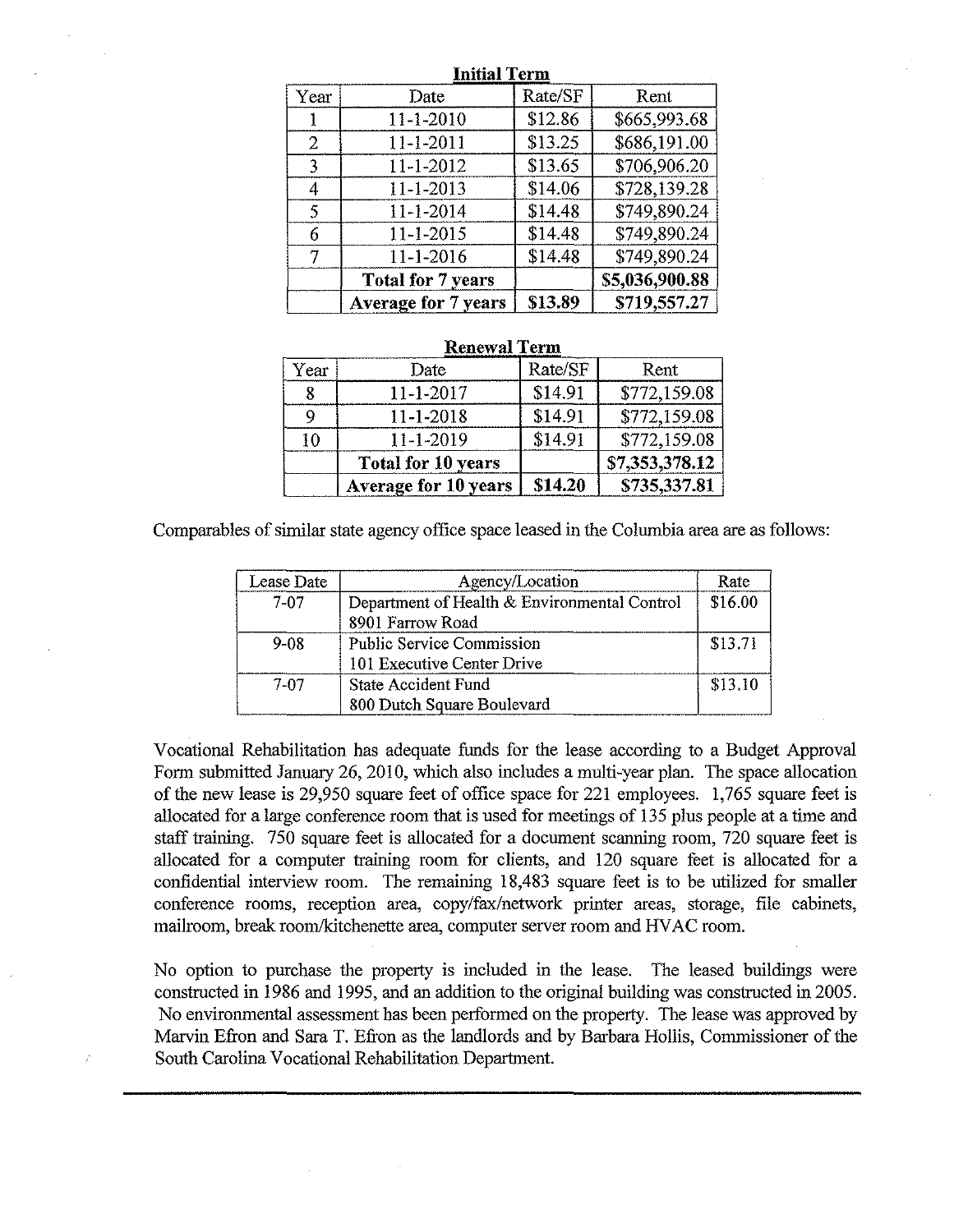- **4. What is JBRC asked to do?** Approve the proposed seven year lease and optional renewal term of three years for the Vocational Rehabilitation Department at 1244 Boston Avenue in Cayce.
- **5. What is recommendation of the General Services Division?** Approval of the proposed seven year lease and optional renewal term of three years for the Vocational Rehabilitation Department at 1244 Boston Avenue in Cayce.

## **6. List of Supporting Documents:**

- (a) Letter from the Vocational Rehabilitation Department dated January 27,2010.
- (b) SC Code of Laws Sections 1-11-55 and 1-11-56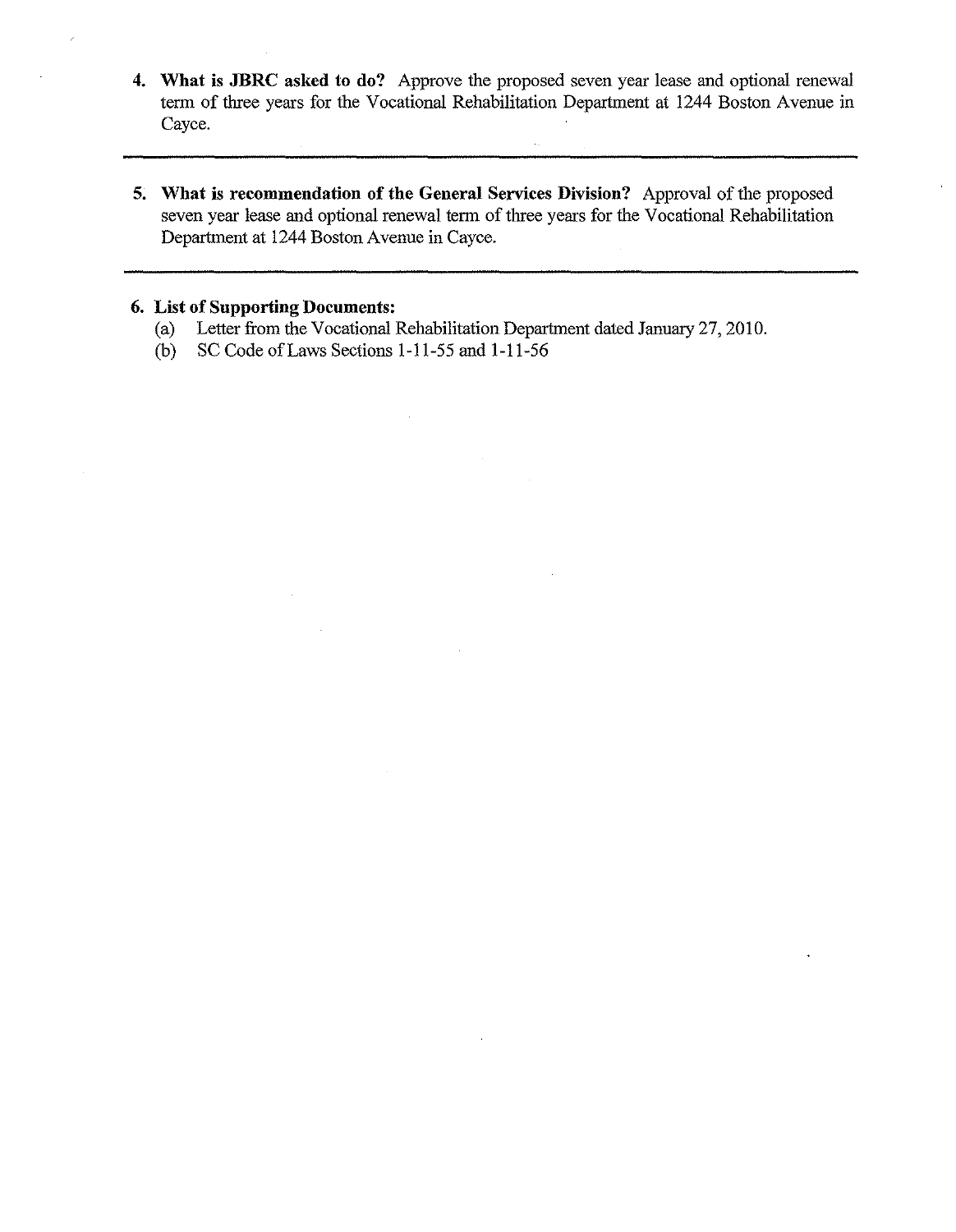### **SECTION 1-11-55. Leasing of real property for governmental bodies.**

Ì

( 1) "Governmental body" means a state government department, commission, council, board, bureau, committee, institution, college, university, technical school, legislative body, agency, government corporation, or other establishment or official of the executive, judicial, or legislative branches of this State. Governmental body excludes the General Assembly, Legislative Council, the Office of Legislative Printing, Information and Technology Systems, and all local political subdivisions such as counties, municipalities, school districts, or public service or special purpose districts.

(2) The Budget and Control Board is hereby designated as the single central broker for the leasing of real property for governmental bodies. No governmental body shall enter into any lease agreement or renew any existing lease except in accordance with the provisions of this section.

(3) When any governmental body needs to acquire real property for its operations· or any part thereof and state-owned property is not available, it shall notify the Office of General Services of its requirement on rental request forms prepared by the office. Such forms shall indicate the amount and location of space desired, the purpose for which it shall be used, the proposed date of occupancy and such other information as General Services may require. Upon receipt of any such request, General Services shall conduct an investigation of available rental space which would adequately meet the governmental body's requirements, including specific locations which may be suggested and preferred by the governmental body concerned. When suitable space has been located which the governmental body and the office agree meets necessary requirements and standards for state leasing as prescribed in procedures of the board as provided for in subsection (5) of this section, General Services shall give its written approval to the goverrunental body to enter into a lease agreement. All proposed lease renewals shall be submitted to General Services by the time specified by General Services.

( 4) The board shall adopt procedures to be used for governmental bodies to apply for rental space, for acquiring leased space, and for leasing state-owned space to nonstate lessees.

( 5) Any participant in a property transaction proposed to be entered who maintains that a procedure provided for in this section has not been properly followed, may request review of the transaction by the Director of the Office of General Services or his designee.

### **SECTION 1-11-56. Program to manage leasing; procedures.**

The State Budget and Control Board, in an effort to ensure that funds authorized and appropriated for rent are used in the most efficient manner, is directed to develop a program to manage the leasing of all public and private space of state agencies. The board's regulations, upon General Assembly approval, shall include procedures for:

(1) assessing and evaluating agency needs, including the authority to require agency justification for any Tequest to lease public or private space;

(2) establishing standards for the quality and quantity of space to be leased by a requesting agency;

(3) devising and requiring the use of a standard lease form (approved by the Attorney General) with provisions which assert and protect the state's prerogatives including, but not limited to, a right of cancellation in the event of:

(a) a nonappropriation for the renting agency,

(b) a dissolution of the agency, and

(c) the availability of public space in substitution for private space being leased by the agency;

(4) rejecting an agency's request for additional space or space at a specific location, or both;

(5) directing agencies to be located in public space, when available, before private space can be leased;

· (6) requiring the agency to submit a multi-year financial plan for review by the board's budget office with copies sent to Ways and Means Committee and Senate Finance Committee, before any new lease for space is entered into; and requiring prior review by the Joint Bond Review Committee and the requirement of Budget and Control Board approval before the adoption of any new lease that commits more than one million dollars in a five-year period; and

(7) requiring prior review by the Joint Bond Review Committee and the requirement of Budget and Control Board approval before the adoption of any new lease that commits more than one million dollars in a five-year period.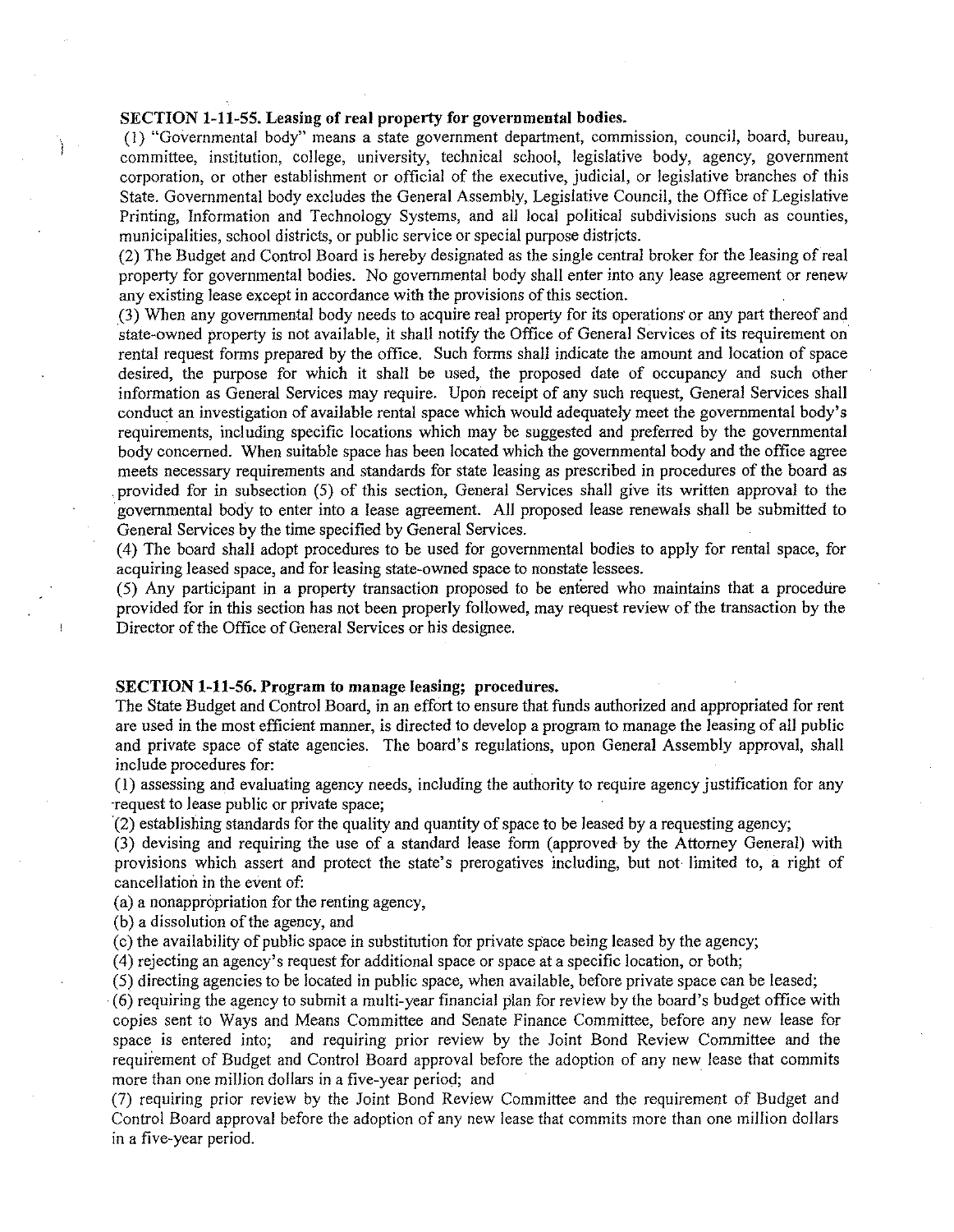**Disability Determination Services** 

# **South Carolina Vocational Rehabilitation Department**



*Providing quality disability determination services to South Carolinians in a responsive, timely and cost-effective manner.* 

## **Barbara G. Hollis, Commissioner**

SCVRD **Disability Determination Services ■ P.O. Box 60 ■ West Columbia, SC 29171** Phone: (803) 896-6400 ■ Toll-free: (800) 868-5355 ■ Administrative Fax: (803) 896-6426

January 27,2010

Ms. Lisa H. Catalanotto, Program Manager General Services Division Real Property Services 1201 Main Street, Suite 420 Columbia, SC 29201

Dear Ms Catalanotto:

The Disability Determination Services (DDS) of the South Carolina Vocational Rehabilitation Department is 100% federally funded, exclusively by The Social Security Administration. Our agency processes over 80,000 disability claims each year, serving constituents through offices in Charleston, Columbia and Greenville. This includes approximately 2,000 SC Retirement System claims, 11,500 DHHS Medicaid Disability claims and 50 Homestead exemption claims.

The DDS Columbia Regional Office houses 137 employees and the DDS State Office houses 64 currently. Additional SSA hiring over the next two years and beyond will bring the combined office staff to 221 employees, including about 31 contracted medical consultants, 12 temporary contractors and several other contractual employees. The entire Columbia complex provides 51,788 sq ft of useable rentable space and parking. However this lease expires in October, 2010. The proposed lease will provide the requested space and an immediate savings with the new rate of\$12.86 per sq ft.

It is our preference to remain at tbis location to avoid relocation for several reasons. Due to the SSA case processing requirements, any new facility would have to provide category 6 data cables and dedicated outlets for approximately 250 computer terminals. It also would have to include security measures consistent witb SSA requirements. Moving costs, which would include moving over 200 employees, modular workstations, computer terminals (which could only be moved under supervision of SSA personnel), file cabinets, scarmers, and furnishings would cost approximately \$178,500. It would also cause considerable and costly case processing delays. Consequently, we request that you take the necessary and appropriate actions to secure our agency the office space needed to accommodate our immediate need to expand.

Sincerely,  $i\mu$ 

Thomas E. Paige<br>SC DDS Director

cc: Richard Elam Ken Norris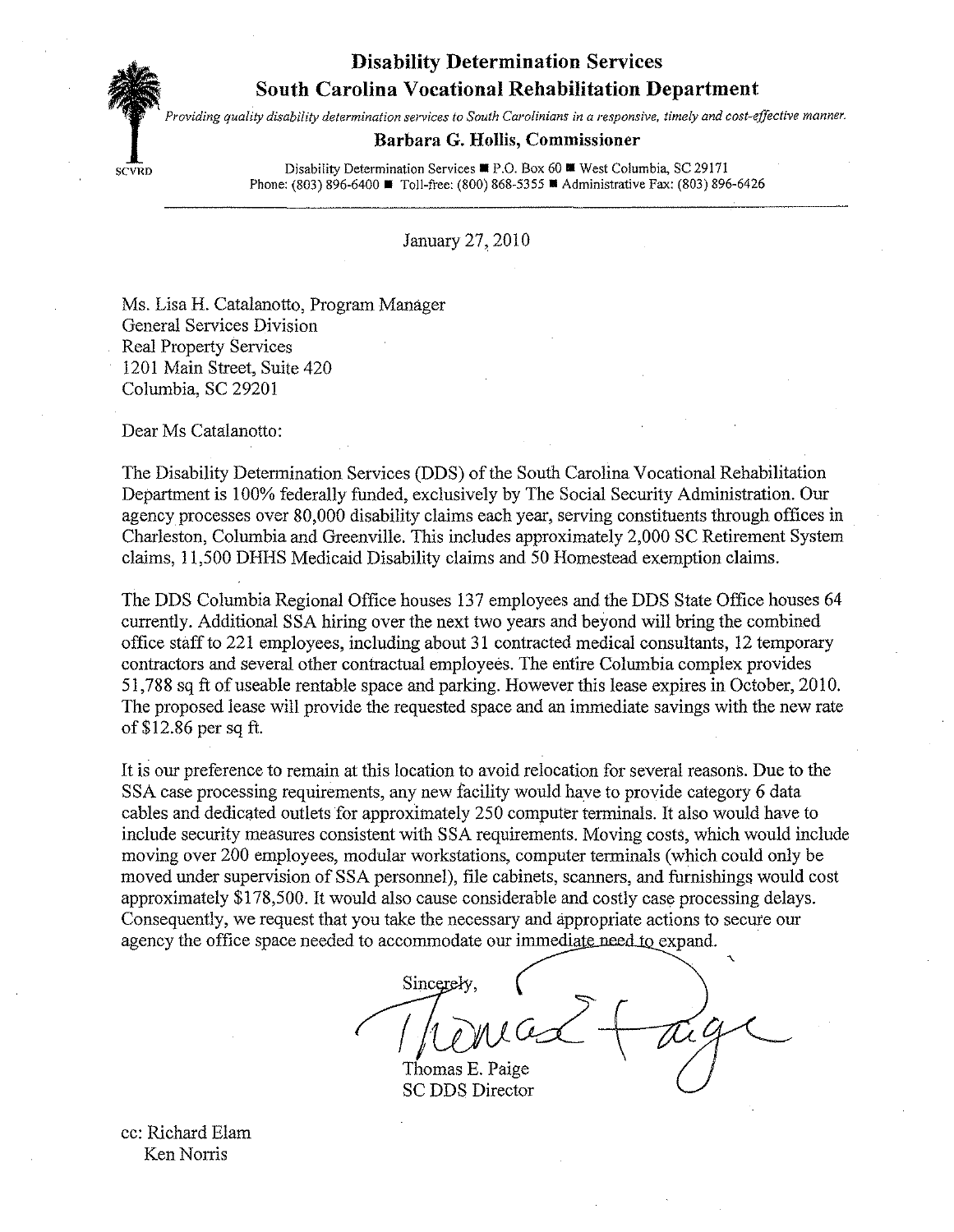## **JOINT BOND REVIEW COMMITTEE AGENDA ITEM WORKSHEET**

### **Meeting Scheduled for: February 10, 2010**

**Regular Agenda** 

### **1. Submitted by:**

- (a) Agency: General Services Division
- (b) Authorized Official Signature:

Richbourg Roberson, Director

**Subject:** State Board for Technical and Comprehensive Education Lease at 4900 Lacross Road in North Charleston

### **2. Summary Background Information:**

The State Board for Technical and Comprehensive Education (SBTCE) requests approval to lease from the City of North Charleston ("Landlord"), the entire five story building known as the former City of North Charleston City Hall located at 4900 Lacross Road in North Charleston consisting of 56,000 square feet.

The leased space will be used for readySC services as part of the State's commitment to the Boeing Company for the new Boeing Assembly Plant in North Charleston, and will accommodate recruiting and/or training services for existing employees, approximately 650 new employees replacing existing contract workers and 3,800 new second line production employees. The Employment Security Commission will also provide services from this facility in partnership with SBTCE. SBTCE will sublease approximately half of the space to the Trident Workforce Development Board and the Boeing Company, which will accomplish having all partners of the project at one location.

The lease term will be five years commencing March l, 2010 with one optional renewal term of five years. Rent will be \$250,000 (\$4.46 per square foot) fixed for the initial term of the lease for a total of \$1,250,000 over the term. Rent for the renewal term will be \$281,250 (\$5.02 per square foot) fixed for the term for a total of \$1,406,250. SBTCE will additionally be responsible for all operating and maintenance costs, including utilities, estimated to be \$150,000 annually. Approximately half of all rent and operating and maintenance costs will be recouped from the Workforce Development Board and Boeing as subtenants.

Landlord will provide surface parking adjacent to the building for all employees and visitors. SBTCE is responsible for all upfit, which will not exceed \$50,000.

SBTCE has adequate funds for the lease according to a Budget Approval Form submitted January 21, 2010, which also includes a multi-year plan. Lease payments will be made from state appropriations. The leased space as currently configured will support the program's training needs and will accommodate approximately 170 employees of SBTCE, the Workforce Development Board and Boeing.

No option to purchase the property is included in the lease. The leased building was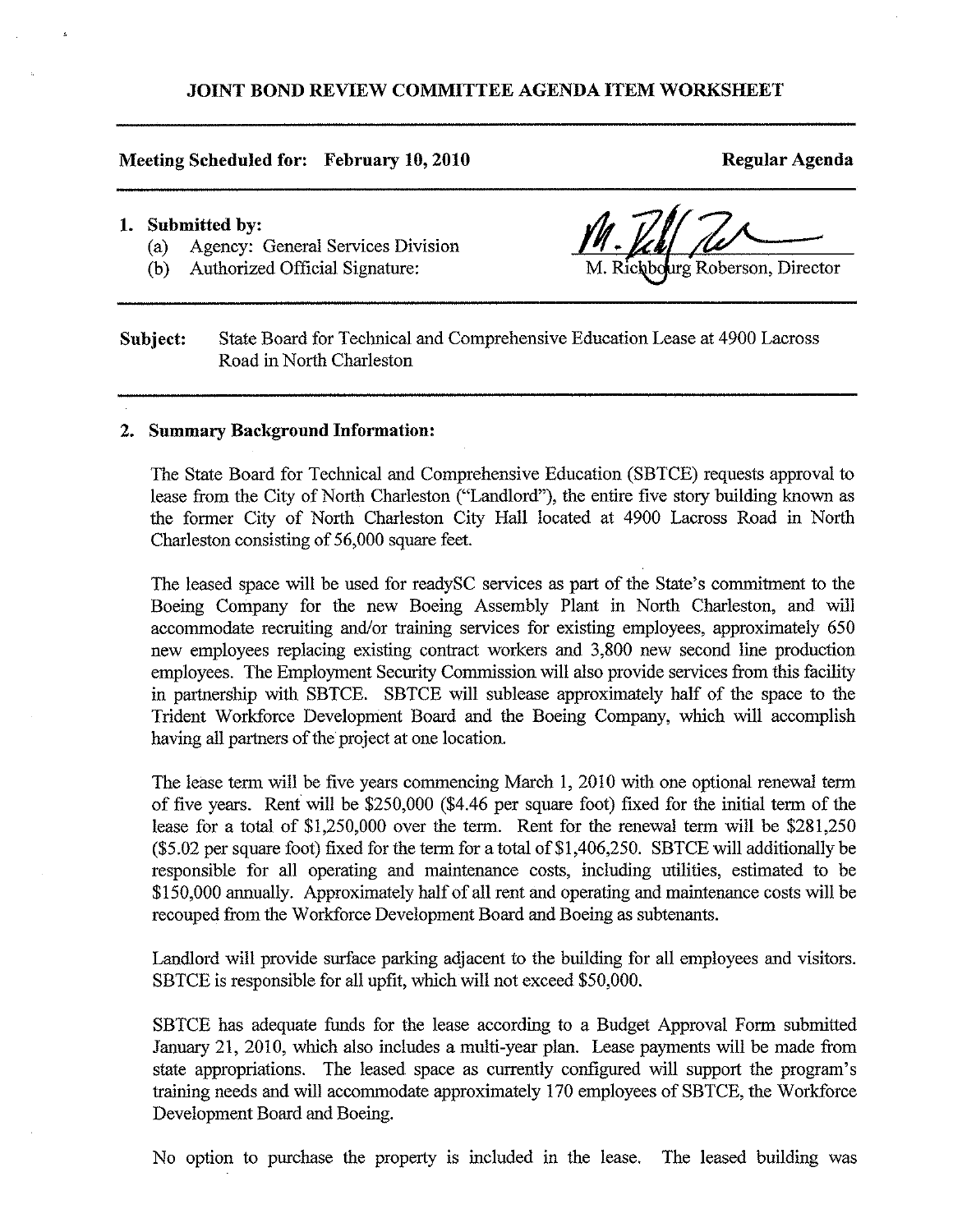constructed in 1979. No environmental assessment has been performed on the property. The lease was approved by R. Keith Summey, Mayor of the City of North Charleston, and by Mandy M. Kibler, Vice President for Finance of the State Board for Technical and Comprehensive Education.

- **4. What is JBRC asked to do?** Approve the proposed five year lease and optional renewal term of five years for the State Board for Technical and Comprehensive Education at 4900 Lacross Road in North Charleston.
- **5. What is recommendation of the General Services Division?** Approval of the proposed five year lease and optional renewal term of five years for the State Board for Technical and Comprehensive Education at 4900 Lacross Road in North Charleston.

## **6. List of Supporting Documents:**

- (a) Letter from the State Board for Technical and Comprehensive Education dated January 25,2010.
- (b) SC Code of Laws Sections 1-11-55 and 1-11-56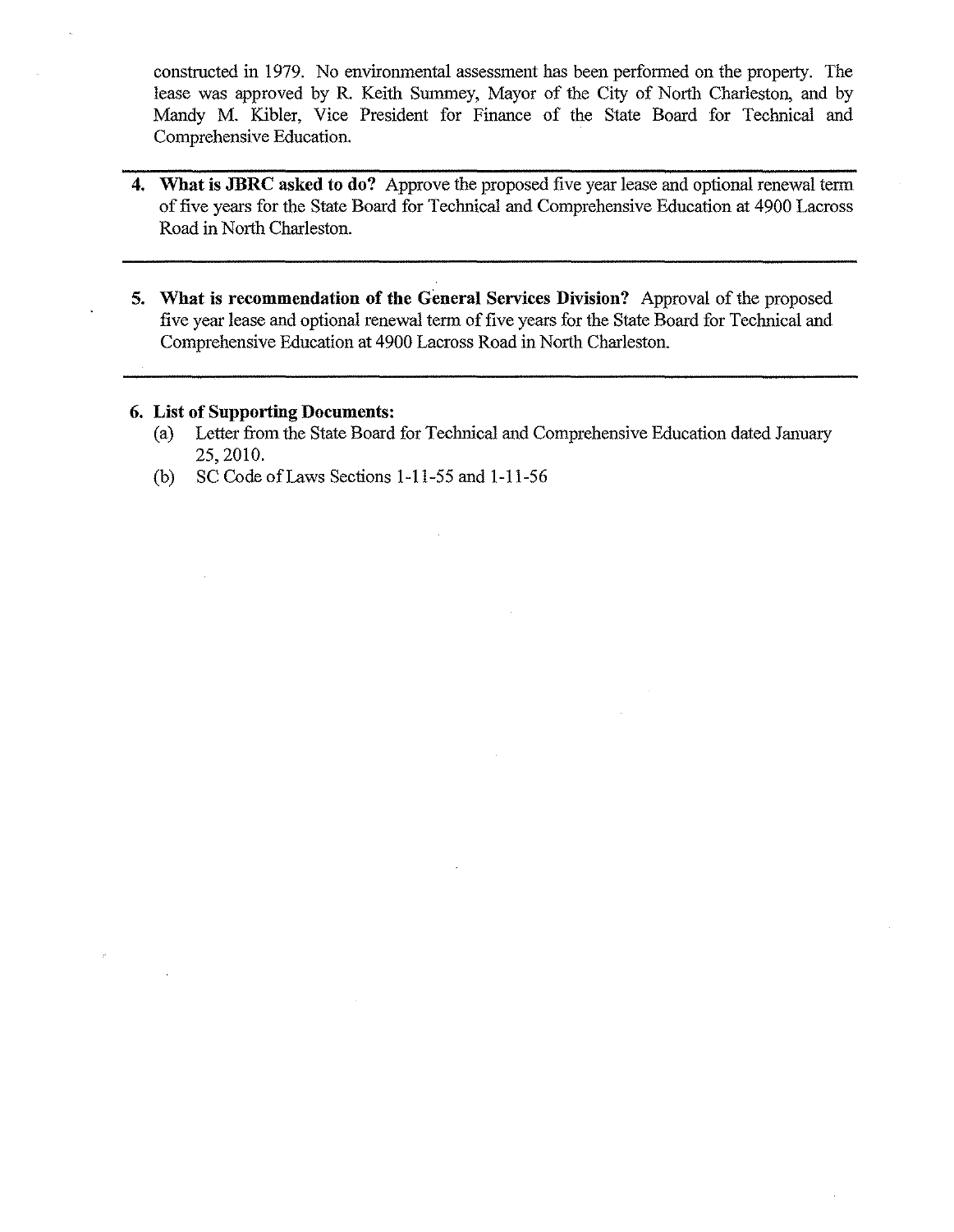## SECTION 1-11-55. Leasing of real property for governmental bodies.

Ì

 $\mathbf{I}$ 

( 1) "Governmental body" means a state government department, commission, council, board, bureau, committee, institution, college, university, technical school, legislative body, agency, government corporation, or other establishment or official of the executive, judicial, or legislative branches of this State. Governmental body excludes the General Assembly, Legislative Council, the Office of Legislative Printing, Information and Technology Systems, and all local political subdivisions such as counties, municipalities, school districts, or public service or special purpose districts.

(2) The Budget and Control Board is hereby designated as the single central broker for the leasing of real property for governmental bodies. No governmental body shall enter into any lease agreement or renew any existing lease except in accordance with the provisions of this section.

0) When any governmental body needs to acquire real property for its operations· or any part thereof and state-owned property is not available, it shall notify the Office of General Services of its requirement on rental request forms prepared by the office. Such forms shall indicate the amount and location of space desired, the purpose for which it shall be used, the proposed date of occupancy and such other information as General Services may require. Upon receipt of any such request, General Services shall conduct an investigation of available rental space which would adequately meet the governmental body's requirements, including specific locations which may be suggested and preferred by the governmental body concerned. When suitable space has been located which the governmental body and the office agree meets necessary requirements and standards for state leasing as prescribed in procedures of the board as provided for in subsection (5) of this section, General Services shall give its written approval to the governmental body to enter into a lease agreement. All proposed lease renewals shall be submitted to General Services by the time specified by General Services.

( 4) The board shall adopt procedures to be used for governmental bodies to apply for rental space, for acquiring leased space, and for leasing state-owned space to nonstate lessees.

(5) Any participant in a property transaction proposed to be entered who maintains that a procedure provided for in this section has not been properly followed, may request review of the transaction by the Director of the Office of General Services or his designee.

### SECTION 1-11-56. Program to manage leasing; procedures.

The State Budget and Control Board, in an effort to ensure that funds authorized and appropriated for rent are used in the most efficient manner, is directed to develop a program to manage the leasing of all public and private space of state agencies. The board's regulations, upon General Assembly approval, shall include procedures for:

(I) assessing and evaluating agency needs, including the authority to require agency justification for any Tequest to lease public or private space;

 $(2)$  establishing standards for the quality and quantity of space to be leased by a requesting agency;

(3) devising and requiring the use of a standard lease form (approved by the Attorney General) with provisions which assert and protect the state's prerogatives including, but not limited to, a right of cancellation in the event of:

(a) a nonappropriation for the renting agency,

(b) a dissolution of the agency, and

(c) the availability of public space in substitution for private space being leased by the agency;

(4) rejecting an agency's request for additional space or space at a specific location, or both;

(5) directing agencies to be located in public space, when available, before private space can be leased;

(6) requiring the agency to submit a multi-year financial plan for review by the board's budget office with copies sent to Ways and Means Committee and Senate Finance Committee, before any new lease for space is entered into; and requiring prior review by the Joint Bond Review Committee and the requirement of Budget and Control Board approval before the adoption of any new lease that commits more than one million dollars in a five-year period; and

(7) requiring prior review by the Joint Bond Review Committee and the requirement of Budget and Control Board approval before the adoption of any new lease that commits more than one million dollars in a five-year period.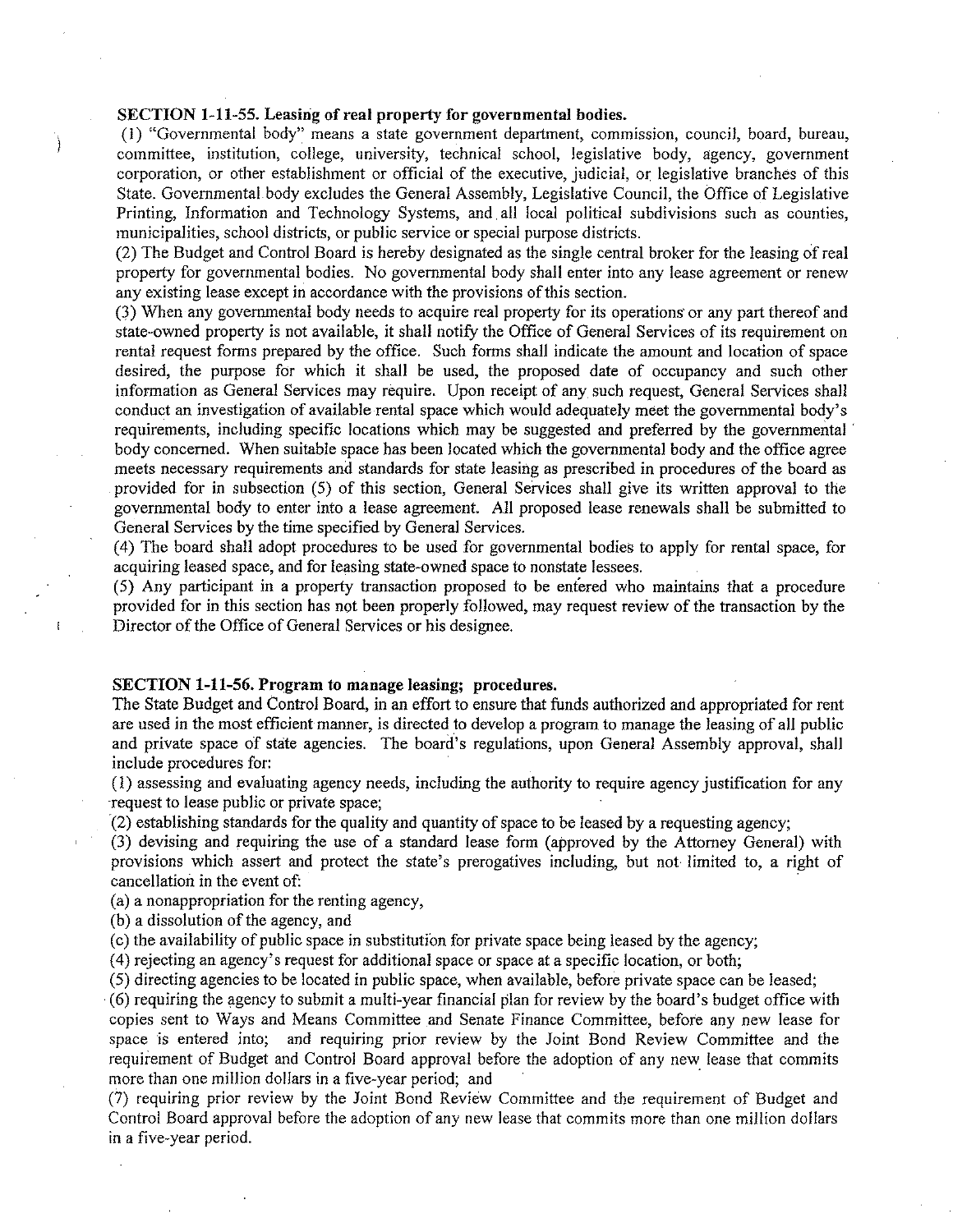

Barry W. Russell **System Presicient** 

January 25, 2010

South Carolina State Board for Technical and Comprehensive Eclucation

**Board Members** 

**Montez C.l'viartin, Jr.**  *Chairman*  Ar Large

**Robert E. Bamett Wce Chairman At-Large** 

**Dan P. Gray**  *Rrst Congressional District* 

**Wril. Brantley Harvey, Jr.. Second** *Congressional Disrlitt* 

**Bettis C Rainsford**  *Third Congressional District* 

**Benjamin D. Snoddy**  *Fourth Ccngressional* **District** 

Ralph A. Odom, Jr. **Fifth** *Congressional District* 

loe W. Pearce, Jr. *Sixth Congressional District* 

> **Bruce Herbert Ellis**  *A!-t.rge*

Guerry E. Green At large

jam~ **H. Rex**  *Ex* **Officio** 

**Joe E. Taylor, Jr.**  *Ex* Officio

Lisa H. Catalanotto, Program Manager/Attorney South Carolina Budget and Control Board Division of General Services Real Property Services 1201 Main Street, Suite 420 Columbia, SC 29201

Dear Ms, Catalanotto:

The State Board for Technical and. Comprehensive Education is requesting approval from the Joint Bond Review Committee and the Budget and Control Board for a lease with the City of North Charleston, The State Board for Technical and Comprehensive Education will lease the 56,000 square foot former City Hall building from the City of North Charleston to provide space for the State's commitment to Boeing Charleston.

The lease will provide space for readySC™ services including necessary gap training for existing employees, recruiting and training for the estimated 650 new employees replacing existing contract workers and recruiting and training for the estimated 3,800 new second line production employees; Trident One-Stop Employment Security Commission; and providing space for Boeing Company, The location of all partners in one centralized location will enhance the efficiency and effectiveness of recruitment and assessment efforts for new production line employees.

We are requesting the lease for five years commencing March 1, 2010 and ending February 28, 2015.

Thank you for your consideration of this matter.

Sincerely,

 $_{\text{Mandy}}$  on Killa

Mandy M. Kibler Vice President for Finance Technical College System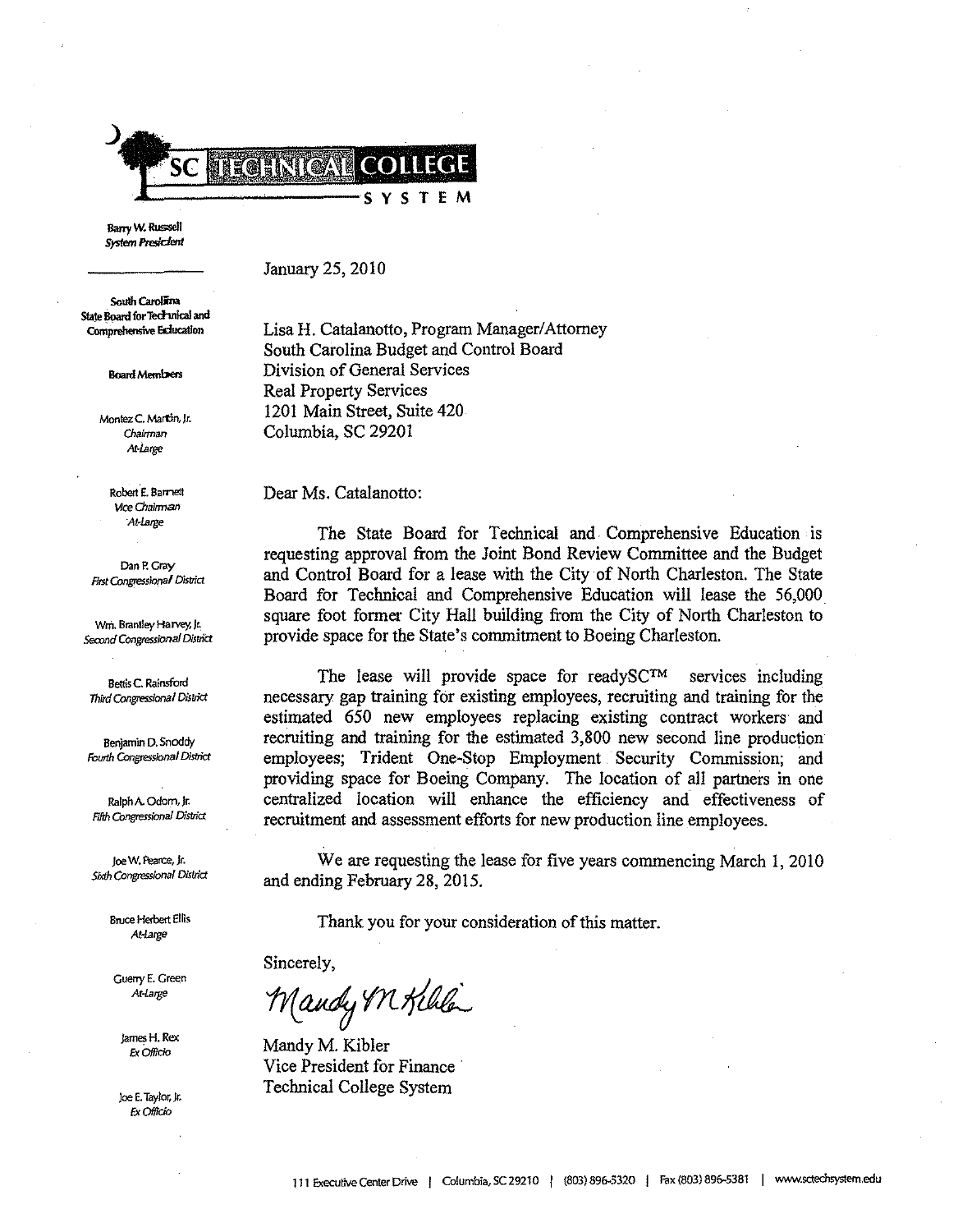### **Meeting Scheduled for: February 10, 2010** Regular Agenda **Regular Agenda**

### **1. Submitted By:**

- (a) Agency: Division of General Services
- (b) Authorized Official Signature:

M. Richbourg Roberson,

**2. Subject:** Trident Technical College Sale of 0.775 Acre to Department of Transportation

### **3. Summary Background Information:**

Trident Technical College owns approximately 35 acres at 1001 S. Live Oak Drive (Highway 17A) in Moncks Comer, which serves as the College's Berkeley Campus. The Department of Transportation (DOT) plans to widen Highway 17A and needs to acquire land along the frontage of the Berkeley Campus for a highway right-of-way. The highway widening project will benefit the College by enhancing access to its campus.

The College requests approval to sell 0.775 acre to DOT for \$63,992, which is the appraised value of \$52,310 plus \$12,682 the cost of replacing the College's entrance sign. Proceeds from the sale will be distributed in accordance with 2009 S.C. Act No. 23, Part lB, §80A.43 and SC Code of Laws §59-53-53.

The proposed property sale was approved by the Trident Technical College Area Commission on July 28, 2009 and the State Board for Technical and Comprehensive Education on November 18, 2009.

## **4. Wbat is the Joint Bond Review Committee asked to do?**

Approve the sale of 0.775 acre from Trident Technical College to the Department of Transportation.

## **5. What is the recommendation of the General Services Division?**

Approval of the property conveyance as requested.

## **6. List of Supporting Documents:**

- (a) Letter from Trident Technical College dated December 9, 2009
- (b) SC Code ofLaws Sections 1-11-65 and 59-53-53
- (c) 2009 S.C. Act No. 23, Part IB, § 80A.43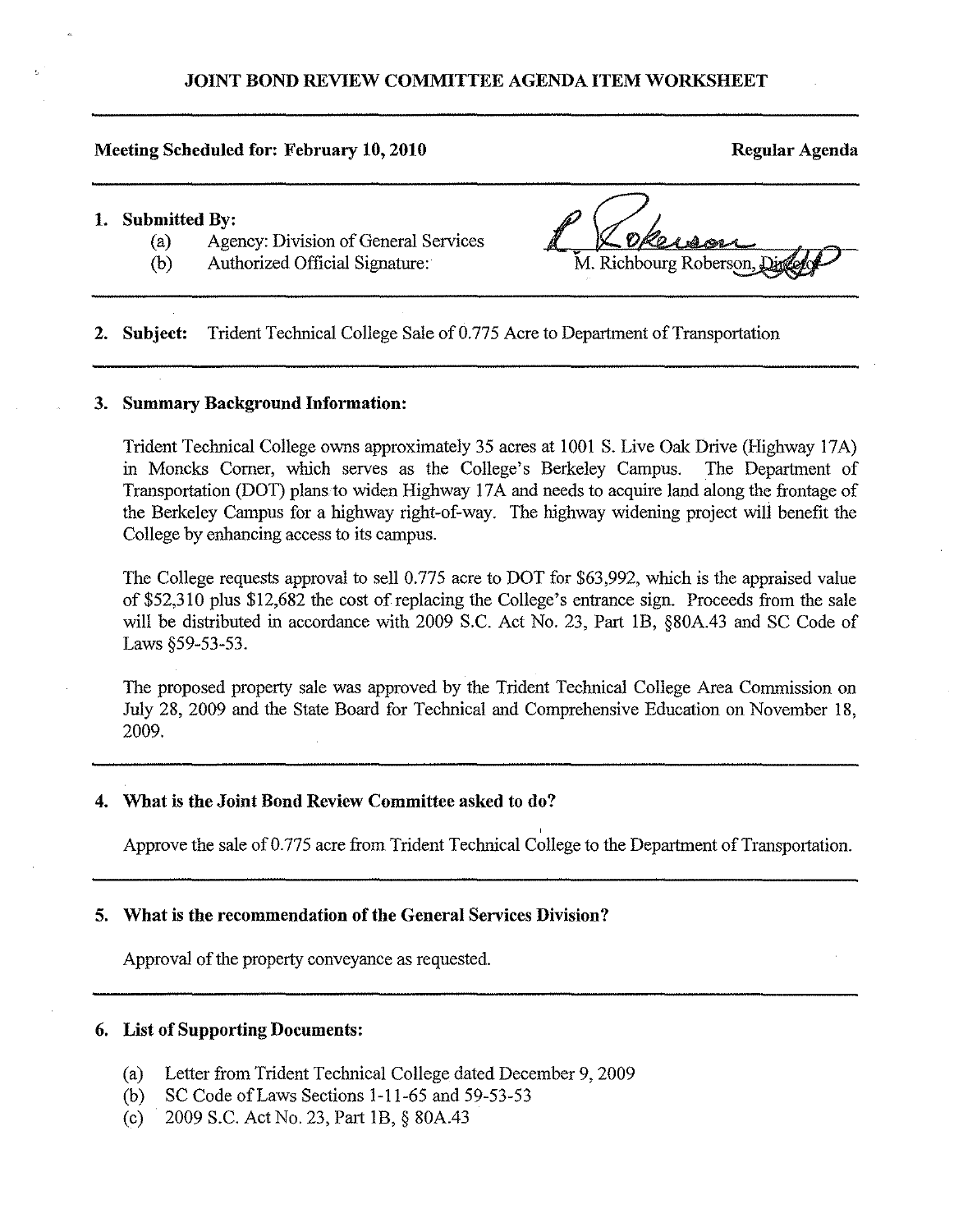

TRIDENT TECHNICAL COLLEGE:

December 9, 2009

SC Budget and Control Board Division of General Services Real Property Services Linda M. Gordon 1201 Main Street, Suite 420 Columbia, SC 29201

Dear Linda,

Trident Technical College agrees with giving SCOOT a temporary license agreement to allow the road widening project for Highway 17A/South Live Oak Drive to continue until final approval of the Joint Bond Review Committee and the Budget and Control Board is obtained. We do not expect that this temporary license will jeopardize the arrangement we have made with SCOOT. However, request you include language to this effect in the temporary license and forward the proposed agreement to me for review.

Thank you for your help in this matter.

Sincerely,

Scott Poelker Vice President Finance and Administration

SP/sm

Berkeley Campus I Ms!n Cempue I Palmer Campus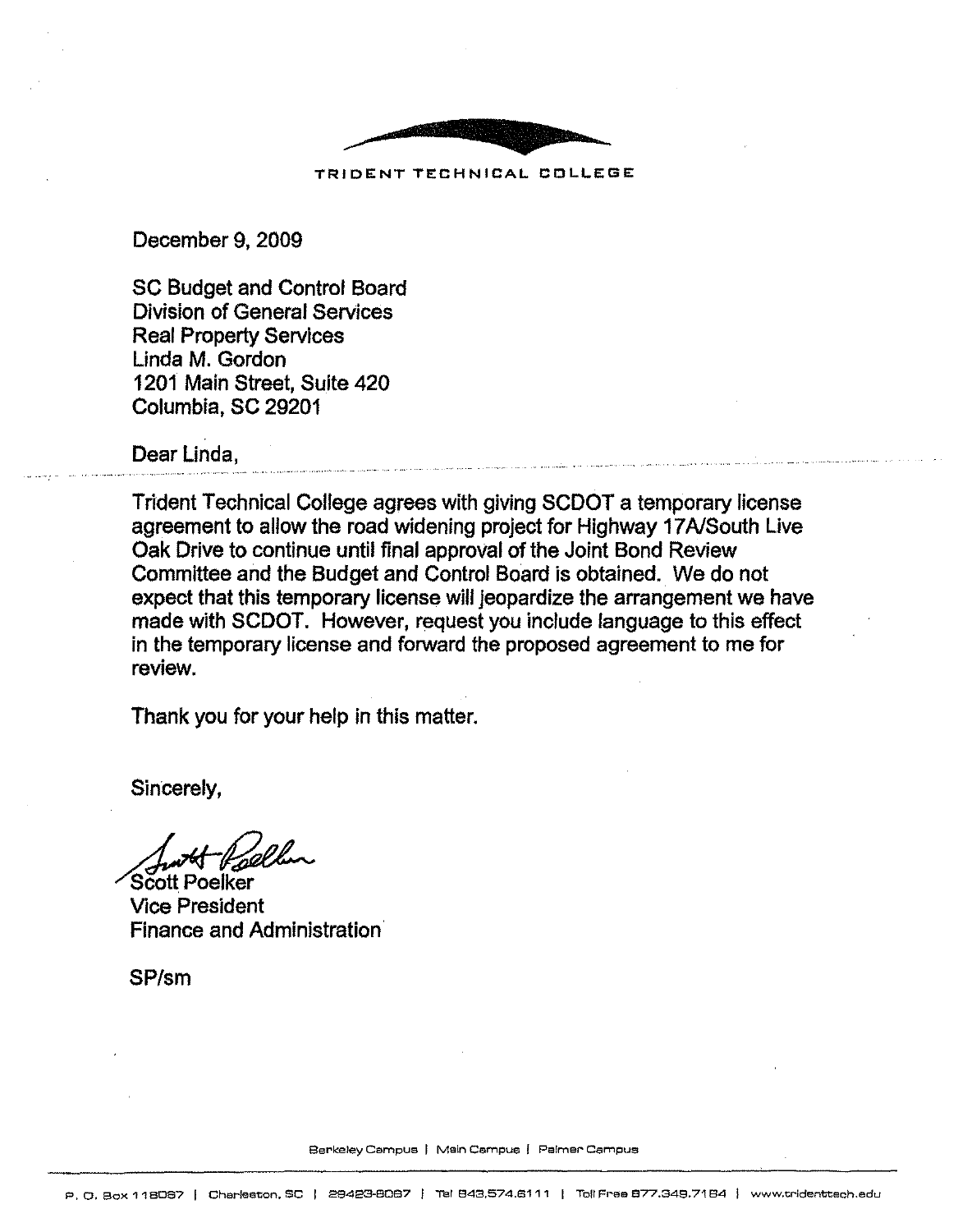## **SECTION 1-11-65.** Approval and recordation of real property transactions **involving governmental bodies.**

(A) All transactions involving real property, made for or by any govermnental bodies, excluding political subdivisions of the State, must be approved by and recorded with the State Budget and Control Board. Upon approval of the transaction by the Budget and Control Board, there must be recorded simultaneously with the deed, a certificate of acceptance, which acknowledges the board's approval of the transaction. The county recording authority cannot accept for recording any deed not accompanied by a certificate of acceptance. The board may exempt a govermnental body from the provisions of this subsection.

(B) All state agencies, departments, and institutions authorized by law to accept gifts of tangible personal property shall have executed by its governing body an acknowledgment of acceptance prior to transfer of the tangible personal property to the agency, department, or institution.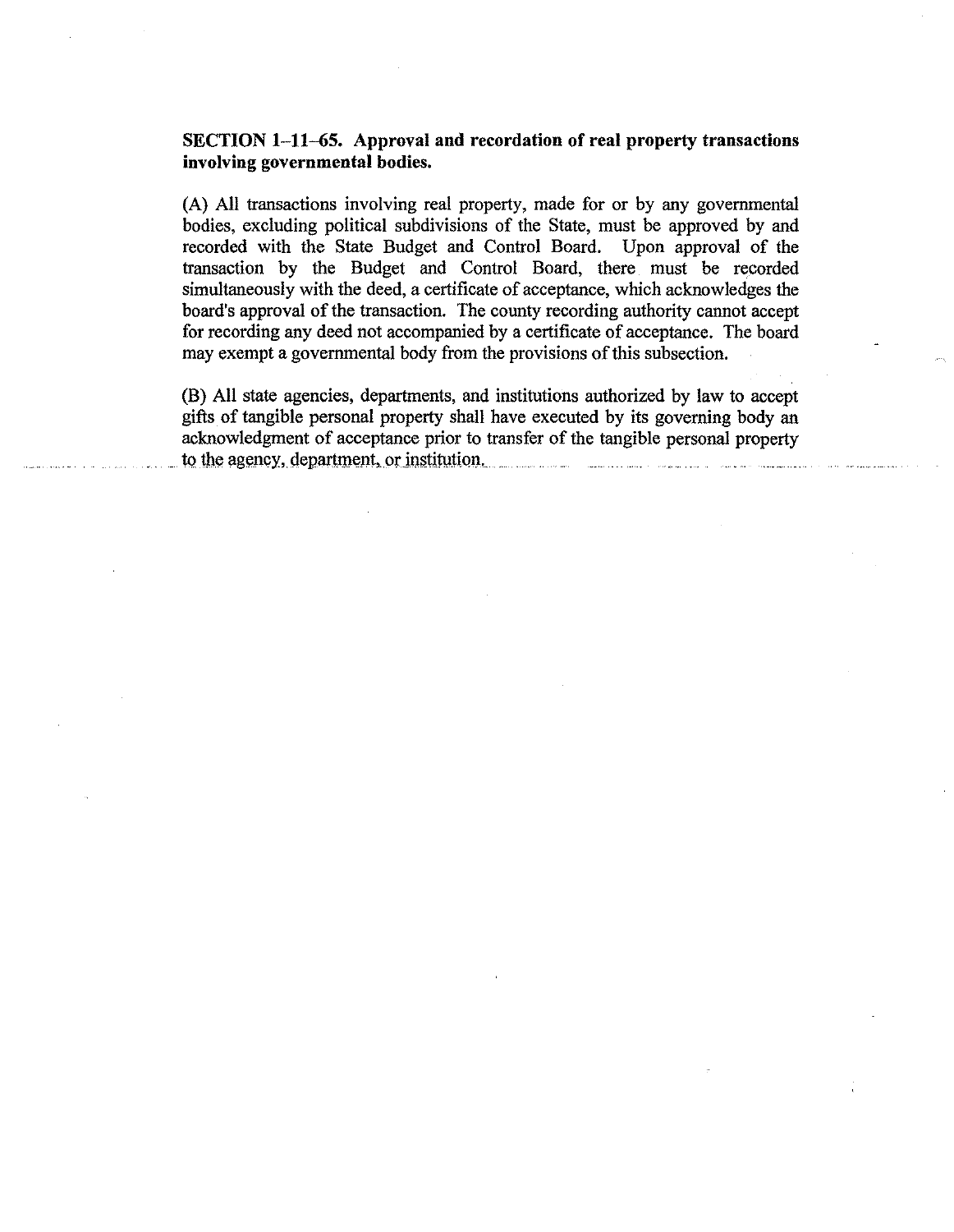## **SECTION 59-53-53. Borrowing by area commissions; special** fees; **disposing of** excess **real property.**

(A) The area commission of any technical education institution under the jurisdiction of the South Carolina technical education system may borrow for capital improvements from a federal or other lending agency an amount not to exceed its ability to repay the loan through the imposition of a special fee. The terms of the loan may not exceed forty years. An area commission may issue covenants, enter into mortgages, and grant liens limiting the sale or use of certain parcels of real or personal property in its possession when required as a condition of accepting a grant, loan, or donation for specified capital improvement projects.

To amortize the loan, a special fee must be imposed within the limits established by the state board, the proceeds of which must be deposited in a special account to be used for payment of the loan in accordance with the terms negotiated by the commission and the lender. No funds other than the revenue from the special fee. may be pledged for payment of the loan.

(B) The governing body for each technical college shall review the real property titled in the name of its institution to determine if such property is in excess of the institution's anticipated needs and is available for disposal. All real properties determined to be in excess may be disposed of with the approval of the State Board for Technical and Comprehensive Education, the Budget and Control Board, and the Joint Bond Review Committee. The proceeds of such sales are to be disposed of as follows:

**(1)** if the property was acquired by gift, or through tuition, student fees, county funds, or earned income, the proceeds may be retained by the selling institution for use in accord with established needs;

(2) if the property was acquired through state appropriations, • state capital improvement bonds, or formula funds, the proceeds shall revert to the state . general fund.

The responsibility for providing any necessary documentation including, but not limited to, documenting the fund source of any real property proposed for sale rests with each respective institution.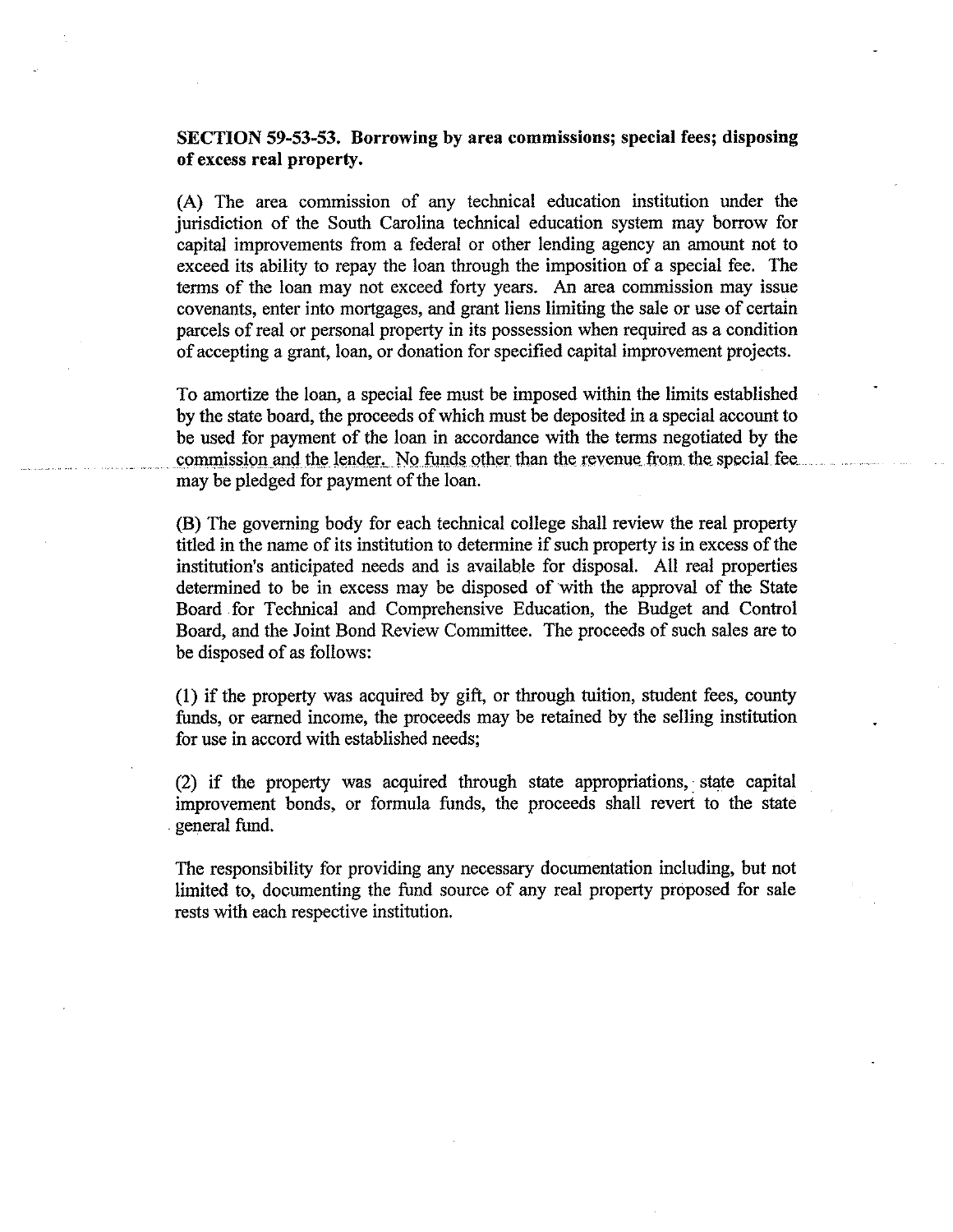### **2009** S.C. **Act** No. 23, **Part IB, §80A.43. BCB: Sale of Surplus Real Property.**

Up to 50% of the proceeds, net of selling expenses, from the sale of surplus real properties shall be retained by the Budget and Control Board and used for the deferred maintenance of stateowned buildings. The remaining 50% of the net proceeds shall be returned to the agency that the property is owned by, under the control of, or assigned to and shall be used by that agency for non-recurring purposes. This provision applies to all state agencies and departments except: institutions of higher learning; the Public Service Authority; the Ports Authority; the MUSC Hospital Authority; the Myrtle Beach Air Force Redevelopment Authority; the Department of Transportation; the Columbia State Farmers Market; the Department of Agriculture's Columbia Metrology Lab building and property; the Charleston Naval Complex Redevelopment Authority; the Department of Commerce's Division of Public Railways; the Midlands Technical College Enterprise Campus Authority; the Trident Technical College Enterprise Campus Authority; the Commissioners residence at the Department of Corrections and the Educational Television Commission's Key Road property.

The Educational Television Commission shall be authorized to retain the net proceeds from the sale of its property on Key Road, and such proceeds shall only be used for the renovation of the ETV Telecommunications Center. If it is determined that sufficient net proceeds are not to be derived from the sale of its property on Key Road to cover the cost of all renovations of the Telecommunications Center, the property on Key Road shall not be sold. Any proposed sale hereunder shall, prior to said sale, be submitted to the Budget and Control Board for approval as . being in compliance with the requirements of this subsection.

The Department of Corrections shall be authorized to retain the net proceeds from the sale of the residence provided for the Commissioner of the Department of Corrections and use such proceeds for deferred maintenance needs at the Department of Corrections.

The Forestry Commission shall be authorized to retain the net proceeds from the sale of a tract of land containing a total of ten acres or less in Horry County. Receipts generated by the sale of this tract shall be utilized for the agency's capital improvement and/or facility maintenance program. The commission may sell this tract of land at or above fair market value as determined by independent appraisaL

The Department of Agriculture, the Educational Television Commission, the Department of Corrections, and the Forestry Commission shall annually submit a report, within sixty days after the close of the fiscal year, to the Senate Finance Committee and the House Ways and Means Committee on the status of the sale of the identified property and a detailed accounting on the expenditure of funds resulting from such sale.

This provision is comprehensive and supersedes any conflicting provisions concerning disposition of state owned real property whether in permanent law, temporary law or by provision elsewhere in this act.

Any unused portion of these funds may be carried forward into succeeding fiscal years and used for the same purposes.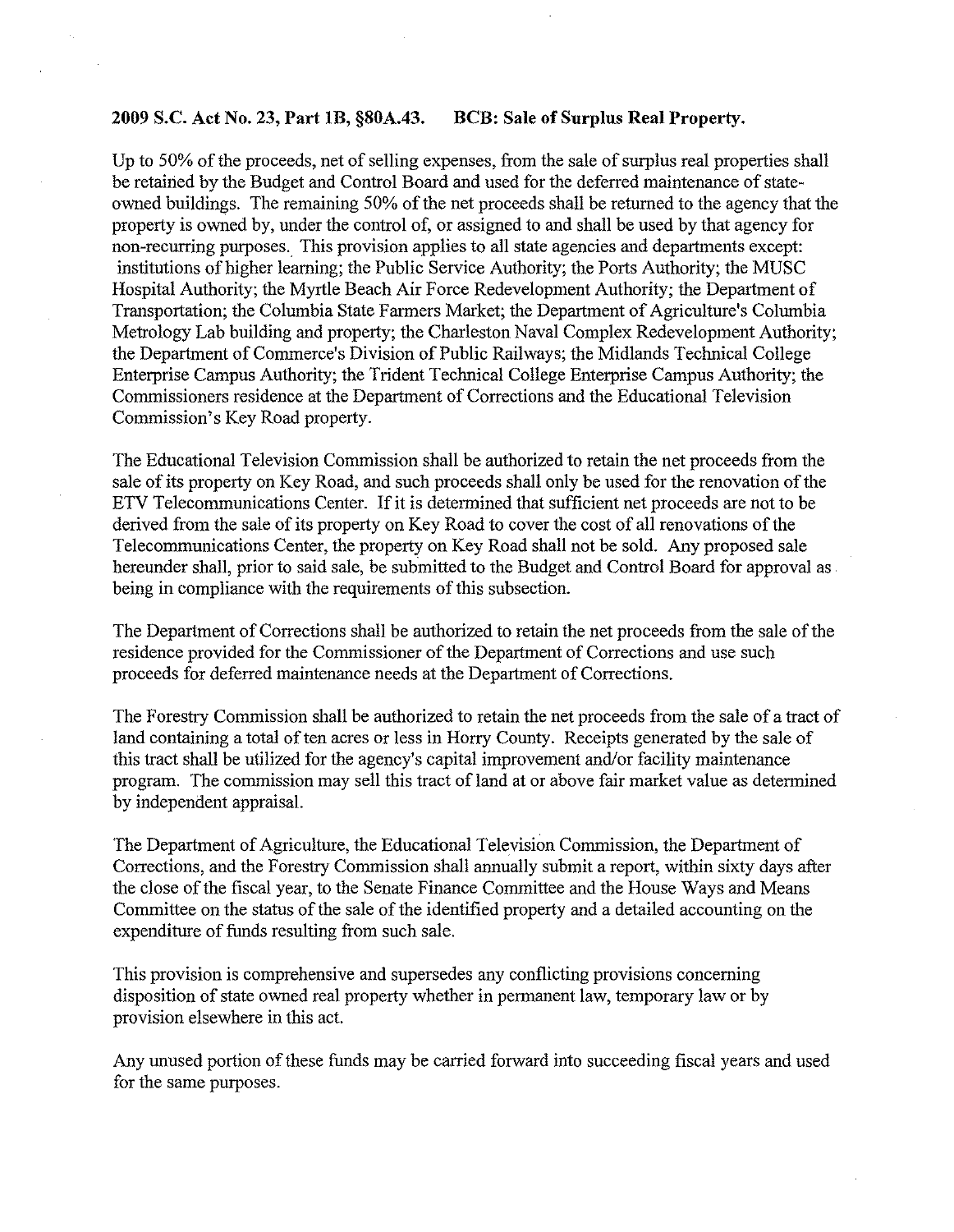# **State Budget and Control Board, Office of State Budget – Capital Budgeting Unit SUMMARY 3-2010 Page 1 of 15 Summary of Permanent Improvement Project Actions Proposed by Agencies November 18, 2009 through January 8, 2010**

| Item 1.  | Agency:<br>Action | H17 Coastal Carolina University<br>Project: 9574, Public Safety Facility Construction                                                                                                                                                                                                                                                                                                                                                                                                                                                                                                                                                                                                                                                 | CHE Approval Date:<br><b>Committee Review Date:</b><br>B&C Board Approval Date: | 12/07/09   |
|----------|-------------------|---------------------------------------------------------------------------------------------------------------------------------------------------------------------------------------------------------------------------------------------------------------------------------------------------------------------------------------------------------------------------------------------------------------------------------------------------------------------------------------------------------------------------------------------------------------------------------------------------------------------------------------------------------------------------------------------------------------------------------------|---------------------------------------------------------------------------------|------------|
|          |                   | Proposed: Establish Project for A&E Design                                                                                                                                                                                                                                                                                                                                                                                                                                                                                                                                                                                                                                                                                            | <b>Budget After Action Proposed</b>                                             |            |
|          |                   |                                                                                                                                                                                                                                                                                                                                                                                                                                                                                                                                                                                                                                                                                                                                       | <b>Source</b>                                                                   | Amount     |
|          |                   |                                                                                                                                                                                                                                                                                                                                                                                                                                                                                                                                                                                                                                                                                                                                       | Other, One Cent Sales Tax                                                       | 15,000.00  |
|          | Purpose:          | To begin design work to construct a new public safety facility at Coastal Carolina. The<br>approximately 5,000 square foot facility will include 15 offices, a dispatch and communication<br>center, a training room and a locker room area. The Public Safety Department is currently<br>housed in a part of Atheneum Hall, which is planned for renovation into a alumni facility. The<br>new location will provide an increased security presence for the University's east campus<br>while maintaining its current standards for security on the main campus.                                                                                                                                                                     | <b>Total Funds</b>                                                              | 15,000.00  |
|          | Ref:              | Supporting document pages 1-4                                                                                                                                                                                                                                                                                                                                                                                                                                                                                                                                                                                                                                                                                                         |                                                                                 |            |
| Item $2$ | Agency:           | H24 SC State University<br>Project: 9645, Campus-wide Energy Performance<br>Contract                                                                                                                                                                                                                                                                                                                                                                                                                                                                                                                                                                                                                                                  | CHE Approval Date:<br>Committee Review Date:<br>B&C Board Approval Date:        | 02/04/10   |
|          | Action            | Proposed: Establish Project for A&E Design                                                                                                                                                                                                                                                                                                                                                                                                                                                                                                                                                                                                                                                                                            | <b>Budget After Action Proposed</b>                                             |            |
|          |                   |                                                                                                                                                                                                                                                                                                                                                                                                                                                                                                                                                                                                                                                                                                                                       | Source                                                                          | Amount     |
|          |                   |                                                                                                                                                                                                                                                                                                                                                                                                                                                                                                                                                                                                                                                                                                                                       | Federal                                                                         | 300,000.00 |
|          | Purpose:          | To begin detailed energy audits toward implementation of a campus-wide energy performance<br>contract at SC State. Detailed energy audits of approximately 50% of the buildings on campus,<br>totaling 750,000 square feet, will be done by three energy service companies before a<br>performance contractor is selected. The audits will include assessment of lighting, lighting<br>controls, water conservation, HVAC equipment, energy management systems and controls,<br>steam and condensate optimization, and window upgrades or replacements for guaranteed<br>energy and operational savings. The assessment will determine the requirements and scope of<br>work to be done under the construction and replacement phase. | <b>Total Funds</b>                                                              | 300,000.00 |

Ref: Supporting document pages 5-7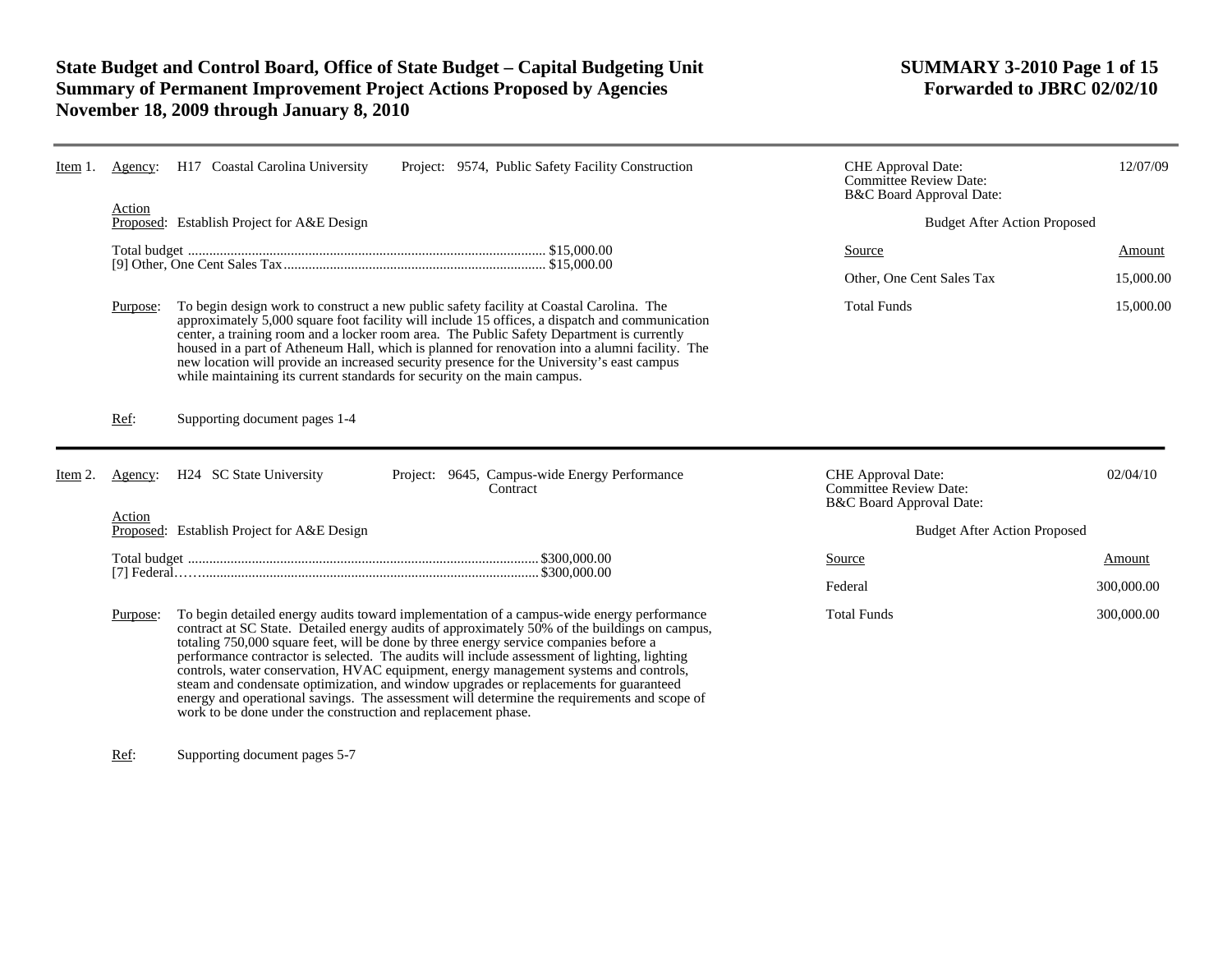# **State Budget and Control Board, Office of State Budget – Capital Budgeting Unit SUMMARY 3-2010 Page 2 of 15 Summary of Permanent Improvement Project Actions Proposed by Agencies November 18, 2009 through January 8, 2010**

| Item $3$ | Agency:  | H27 University of South Carolina                                                                                                                                                                                                                                                                                         | Project: 6074, Spigner House Renovation                                                                                                                                                                                                                                                                  | <b>CHE</b> Approval Date:<br><b>Committee Review Date:</b><br>B&C Board Approval Date: | 12/11/09   |
|----------|----------|--------------------------------------------------------------------------------------------------------------------------------------------------------------------------------------------------------------------------------------------------------------------------------------------------------------------------|----------------------------------------------------------------------------------------------------------------------------------------------------------------------------------------------------------------------------------------------------------------------------------------------------------|----------------------------------------------------------------------------------------|------------|
|          | Action   | Proposed: Establish Project for A&E Design                                                                                                                                                                                                                                                                               |                                                                                                                                                                                                                                                                                                          | <b>Budget After Action Proposed</b>                                                    |            |
|          |          |                                                                                                                                                                                                                                                                                                                          |                                                                                                                                                                                                                                                                                                          | Source                                                                                 | Amount     |
|          |          |                                                                                                                                                                                                                                                                                                                          |                                                                                                                                                                                                                                                                                                          | Other, Auxiliary Funds                                                                 | 13,500.00  |
|          | Purpose: | To begin design work to renovate the Spigner House at USC. The renovations will include<br>current codes and requirements for the new function.                                                                                                                                                                          | providing space on the first floor for receptions and special events and space on the second floor<br>for food service vendor offices. The facility is currently unoccupied and renovations will adapt<br>the space for new use. All existing building systems are outdated and will be upgraded to meet | <b>Total Funds</b>                                                                     | 13,500.00  |
|          | Ref:     | Supporting document pages 8-10                                                                                                                                                                                                                                                                                           |                                                                                                                                                                                                                                                                                                          |                                                                                        |            |
| ltem 4.  | Agency:  | State Board for Technical and<br>H59<br>Comprehensive Education                                                                                                                                                                                                                                                          | Project: 6013, Piedmont - Newberry County<br><b>Center Renovation</b>                                                                                                                                                                                                                                    | CHE Approval Date:<br><b>Committee Review Date:</b><br>B&C Board Approval Date:        | 12/03/09   |
|          | Action   | Proposed: Establish Project for A&E Design                                                                                                                                                                                                                                                                               |                                                                                                                                                                                                                                                                                                          | <b>Budget After Action Proposed</b>                                                    |            |
|          |          |                                                                                                                                                                                                                                                                                                                          |                                                                                                                                                                                                                                                                                                          | Source                                                                                 | Amount     |
|          |          |                                                                                                                                                                                                                                                                                                                          |                                                                                                                                                                                                                                                                                                          | Other, Local                                                                           | 120,000.00 |
|          | Purpose: | To begin design work to renovate approximately 77,000 square feet of space for use as the<br>be purchased by the county and renovated for use as both county offices and the college's<br>county as the Newberry campus, which was an old National Guard armory. As the Newberry<br>room for growth for future programs. | Newberry campus of Piedmont Technical College. Former retail facilities on Wilson Road will<br>Newberry County campus. The college currently leases a 30,000 square foot facility from the<br>student enrollment escalates, the facility does not meet current space needs and does not allow            | <b>Total Funds</b>                                                                     | 120,000.00 |

Ref: Supporting document pages 11-17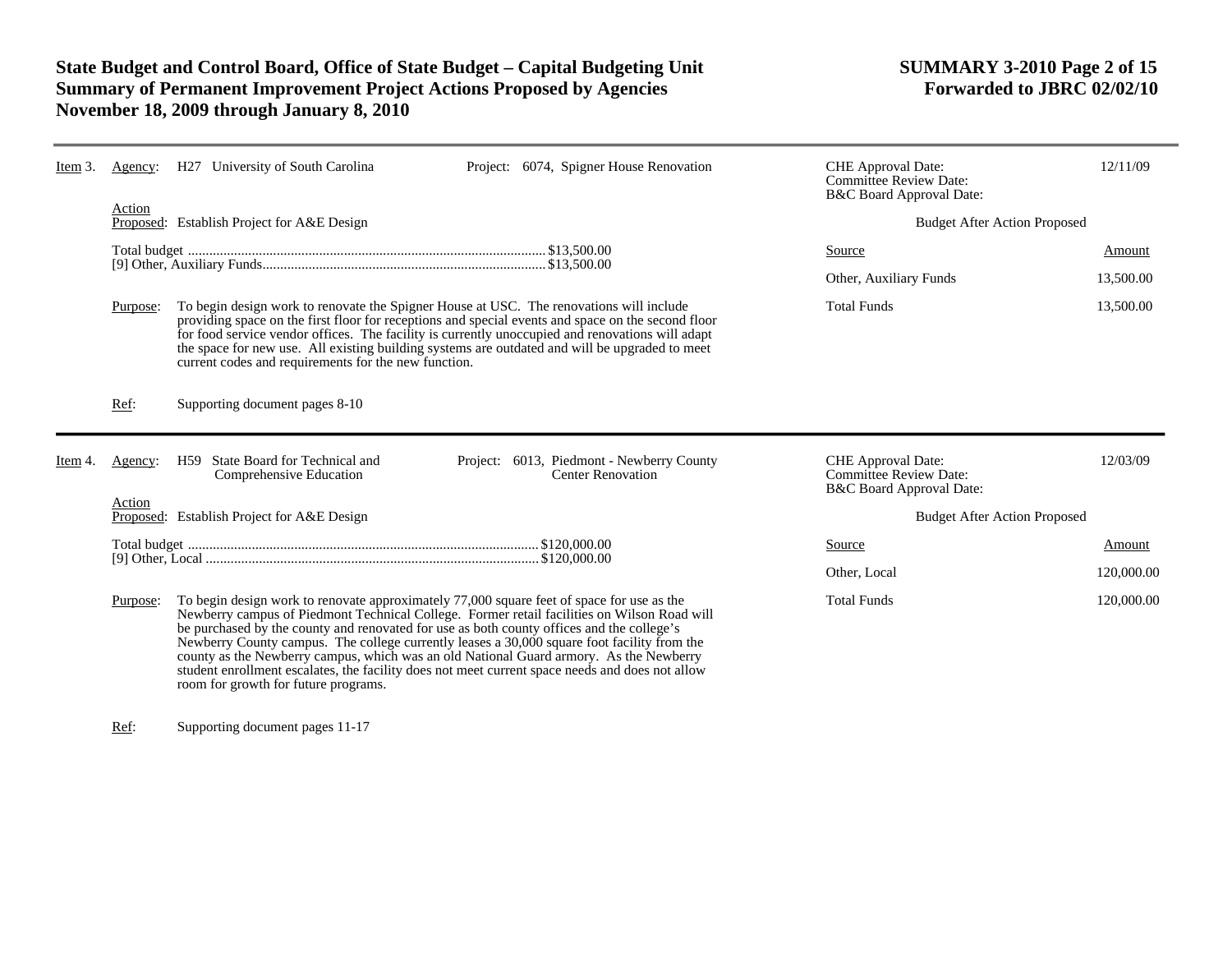# **State Budget and Control Board, Office of State Budget – Capital Budgeting Unit SUMMARY 3-2010 Page 3 of 15 Summary of Permanent Improvement Project Actions Proposed by Agencies November 18, 2009 through January 8, 2010**

| Item 5. | Agency:  | H59 State Board for Technical and<br>Comprehensive Education                                                              | Project: 6014, Horry-Georgetown - Conway<br>Building 300 Replacement                                                                                                                                                                                                                                                                                                                                                                                                                                                                                                                                                                                                                                                                                                                                                                                                                                                                    | CHE Approval Date:<br><b>Committee Review Date:</b><br>B&C Board Approval Date: | 02/04/10   |
|---------|----------|---------------------------------------------------------------------------------------------------------------------------|-----------------------------------------------------------------------------------------------------------------------------------------------------------------------------------------------------------------------------------------------------------------------------------------------------------------------------------------------------------------------------------------------------------------------------------------------------------------------------------------------------------------------------------------------------------------------------------------------------------------------------------------------------------------------------------------------------------------------------------------------------------------------------------------------------------------------------------------------------------------------------------------------------------------------------------------|---------------------------------------------------------------------------------|------------|
|         | Action   | Proposed: Establish Project for A&E Design                                                                                |                                                                                                                                                                                                                                                                                                                                                                                                                                                                                                                                                                                                                                                                                                                                                                                                                                                                                                                                         | <b>Budget After Action Proposed</b>                                             |            |
|         |          |                                                                                                                           |                                                                                                                                                                                                                                                                                                                                                                                                                                                                                                                                                                                                                                                                                                                                                                                                                                                                                                                                         | Source                                                                          | Amount     |
|         |          |                                                                                                                           |                                                                                                                                                                                                                                                                                                                                                                                                                                                                                                                                                                                                                                                                                                                                                                                                                                                                                                                                         | Other, One Cent Sales Tax                                                       | 187,500.00 |
|         | Purpose: | needs of the college. The new facility will be more energy efficient and will help to<br>20% greater than the prior year. | To begin design work to demolish an outdated, 10,000 square foot academic building and<br>replace it with an approximately 45,000 square foot academic building at Horry-Georgetown<br>Tech's Conway campus. The new facility will contain classrooms, labs and faculty offices and<br>house the engineering, construction management, and aviation mechanics programs, general<br>education classes and labs. The existing facility is more than 30 years old, antiquated for<br>instructional use, not energy efficient, and no longer meets the physical growth or technological<br>accommodate the additional growth in student enrollment, which in Fall 2009 was more than                                                                                                                                                                                                                                                        | <b>Total Funds</b>                                                              | 187,500.00 |
|         | Ref:     | Supporting document pages 18-21                                                                                           |                                                                                                                                                                                                                                                                                                                                                                                                                                                                                                                                                                                                                                                                                                                                                                                                                                                                                                                                         |                                                                                 |            |
| Item 6. | Agency:  | H59 State Board for Technical and<br>Comprehensive Education                                                              | Project: 6015, Trident - Building 950 Renovation<br>Phase II                                                                                                                                                                                                                                                                                                                                                                                                                                                                                                                                                                                                                                                                                                                                                                                                                                                                            | CHE Approval Date:<br><b>Committee Review Date:</b><br>B&C Board Approval Date: | 02/04/10   |
|         | Action   | Proposed: Establish Project for A&E Design                                                                                |                                                                                                                                                                                                                                                                                                                                                                                                                                                                                                                                                                                                                                                                                                                                                                                                                                                                                                                                         | <b>Budget After Action Proposed</b>                                             |            |
|         |          |                                                                                                                           |                                                                                                                                                                                                                                                                                                                                                                                                                                                                                                                                                                                                                                                                                                                                                                                                                                                                                                                                         | Source                                                                          | Amount     |
|         |          |                                                                                                                           |                                                                                                                                                                                                                                                                                                                                                                                                                                                                                                                                                                                                                                                                                                                                                                                                                                                                                                                                         | Other, Institutional                                                            | 84,000.00  |
|         | Purpose: | the Charleston area and provide cutting edge educational opportunities.                                                   | To begin design work to complete renovations to Building 950 at Trident Tech. Approximately<br>42,000 square feet of space were renovated after the industrial building was purchased in 2001 and<br>the remaining 29,358 square feet of unfinished space will be renovated as Phase II. The renovation<br>will provide space for the media arts and exercise science programs and for student study and food<br>service areas. It will allow for consolidation of the media arts program which has grown 67% from<br>Fall 2005 to Fall 2009 to 799 students and is located in several buildings on campus. The<br>renovation will provide student study and food service areas to support expanded training in aircraft<br>manufacturing located adjacent to the facility and for the growth on the north side of campus. It<br>will provide space for exercise science classrooms, labs and faculty offices which will fill a void in | <b>Total Funds</b>                                                              | 84,000.00  |

Ref: Supporting document pages 22-25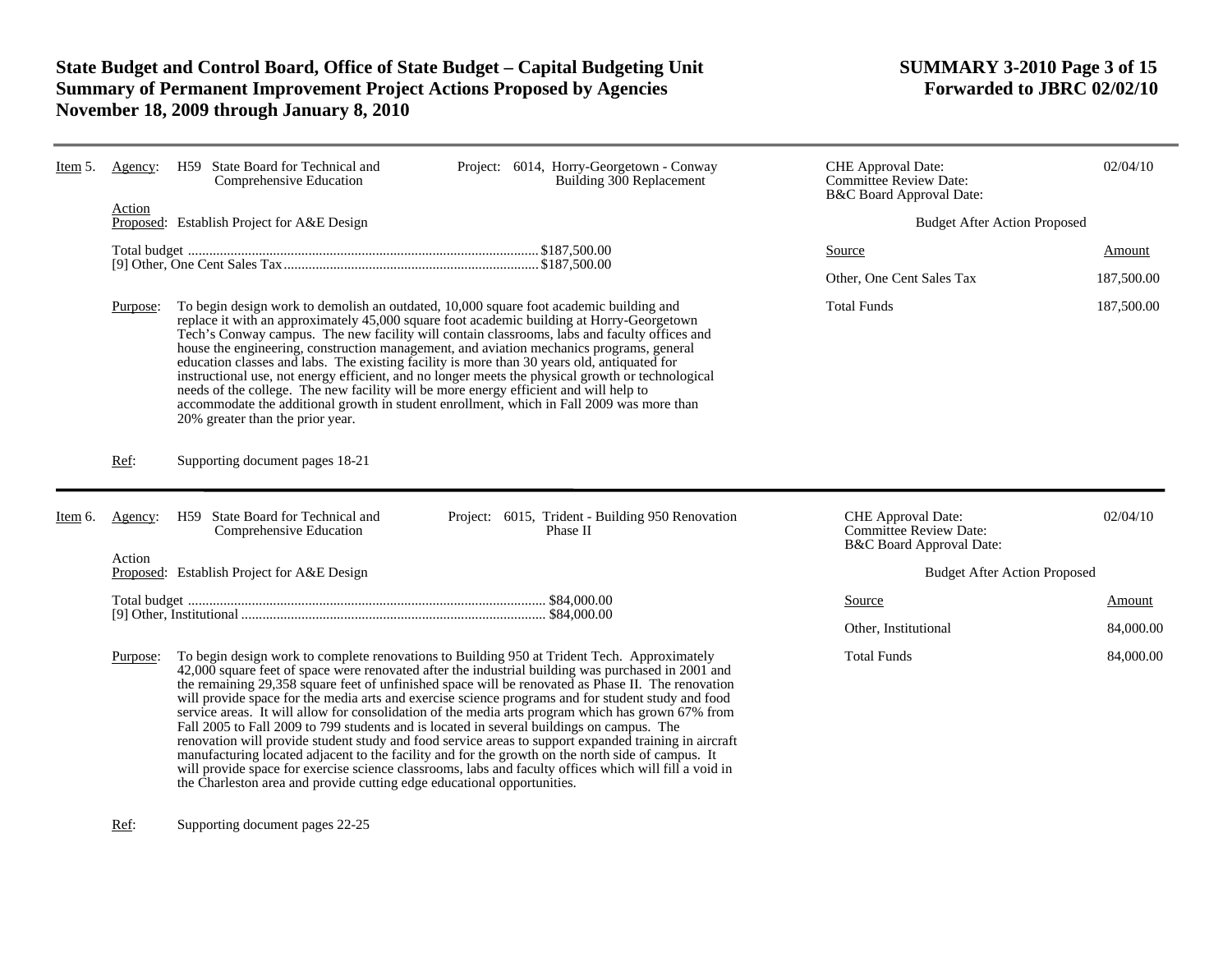# **State Budget and Control Board, Office of State Budget – Capital Budgeting Unit SUMMARY 3-2010 Page 4 of 15 Summary of Permanent Improvement Project Actions Proposed by Agencies November 18, 2009 through January 8, 2010**

| Item $\lambda$ . | Agency:  | E24 Office of the Adjutant General                                                                                                                                                                                                                                                                                                                                                                                                                                                                                                                                                                                                                                                                        | Project: 9753, Pine Ridge Joint Operation Center<br>Addition     | CHE Approval Date:<br>Committee Review Date:<br>B&C Board Approval Date:        | N/A       |
|------------------|----------|-----------------------------------------------------------------------------------------------------------------------------------------------------------------------------------------------------------------------------------------------------------------------------------------------------------------------------------------------------------------------------------------------------------------------------------------------------------------------------------------------------------------------------------------------------------------------------------------------------------------------------------------------------------------------------------------------------------|------------------------------------------------------------------|---------------------------------------------------------------------------------|-----------|
|                  | Action   | Proposed: Establish Project for A&E Design                                                                                                                                                                                                                                                                                                                                                                                                                                                                                                                                                                                                                                                                |                                                                  | <b>Budget After Action Proposed</b>                                             |           |
|                  |          |                                                                                                                                                                                                                                                                                                                                                                                                                                                                                                                                                                                                                                                                                                           |                                                                  | Source                                                                          | Amount    |
|                  |          |                                                                                                                                                                                                                                                                                                                                                                                                                                                                                                                                                                                                                                                                                                           |                                                                  | Federal                                                                         | 11,250.00 |
|                  | Purpose: | To begin design work to construct an approximately 2,100 square foot addition to the Pine<br>Ridge Readiness Center's Joint Operation Center. The addition will include restrooms, showers<br>and ten offices. The Joint Operation Center is the National Guard's counterpart to the<br>Emergency Management Division which is called into operation in the event of an emergency<br>situation. Since September 11, 2001, fulltime National Guard staff in the center have increased<br>from 4 to 25 and, if a major event occurs, will increase to 50 per 12 hour shift. The existing<br>facility does not have the restroom, shower and office facilities to accommodate the current<br>staffing level. |                                                                  | <b>Total Funds</b>                                                              | 11,250.00 |
|                  | Ref:     | Supporting document pages 26-28                                                                                                                                                                                                                                                                                                                                                                                                                                                                                                                                                                                                                                                                           |                                                                  |                                                                                 |           |
| Item 8.          | Agency:  | E24 Office of the Adjutant General                                                                                                                                                                                                                                                                                                                                                                                                                                                                                                                                                                                                                                                                        | Project: 9754, Laurens Readiness Center Addition<br>Construction | CHE Approval Date:<br><b>Committee Review Date:</b><br>B&C Board Approval Date: | N/A       |
|                  | Action   | Proposed: Establish Project for A&E Design                                                                                                                                                                                                                                                                                                                                                                                                                                                                                                                                                                                                                                                                |                                                                  | <b>Budget After Action Proposed</b>                                             |           |
|                  |          |                                                                                                                                                                                                                                                                                                                                                                                                                                                                                                                                                                                                                                                                                                           |                                                                  | Source                                                                          | Amount    |
|                  |          |                                                                                                                                                                                                                                                                                                                                                                                                                                                                                                                                                                                                                                                                                                           |                                                                  | Federal                                                                         | 99,555.00 |
|                  | Purpose: | To begin design work to construct an approximately 20,049 square foot addition and make<br>related alterations to the Laurens Readiness Center for the National Guard. The Laurens<br>Readiness Center houses the 1055 <sup>th</sup> Transportation Company, which is authorized 41,295<br>square feet of space. The Laurens Center has only 18,321 square feet and lacks adequate<br>classroom, simulation, kitchen, administrative, supply, fitness, locker and other space. The<br>lack of authorized readiness center space has a negative impact on the unit's ability to meet its<br>mission in readiness, recruiting, retention and training.                                                      |                                                                  | <b>Total Funds</b>                                                              | 99,555.00 |

Ref: Supporting document pages 29-31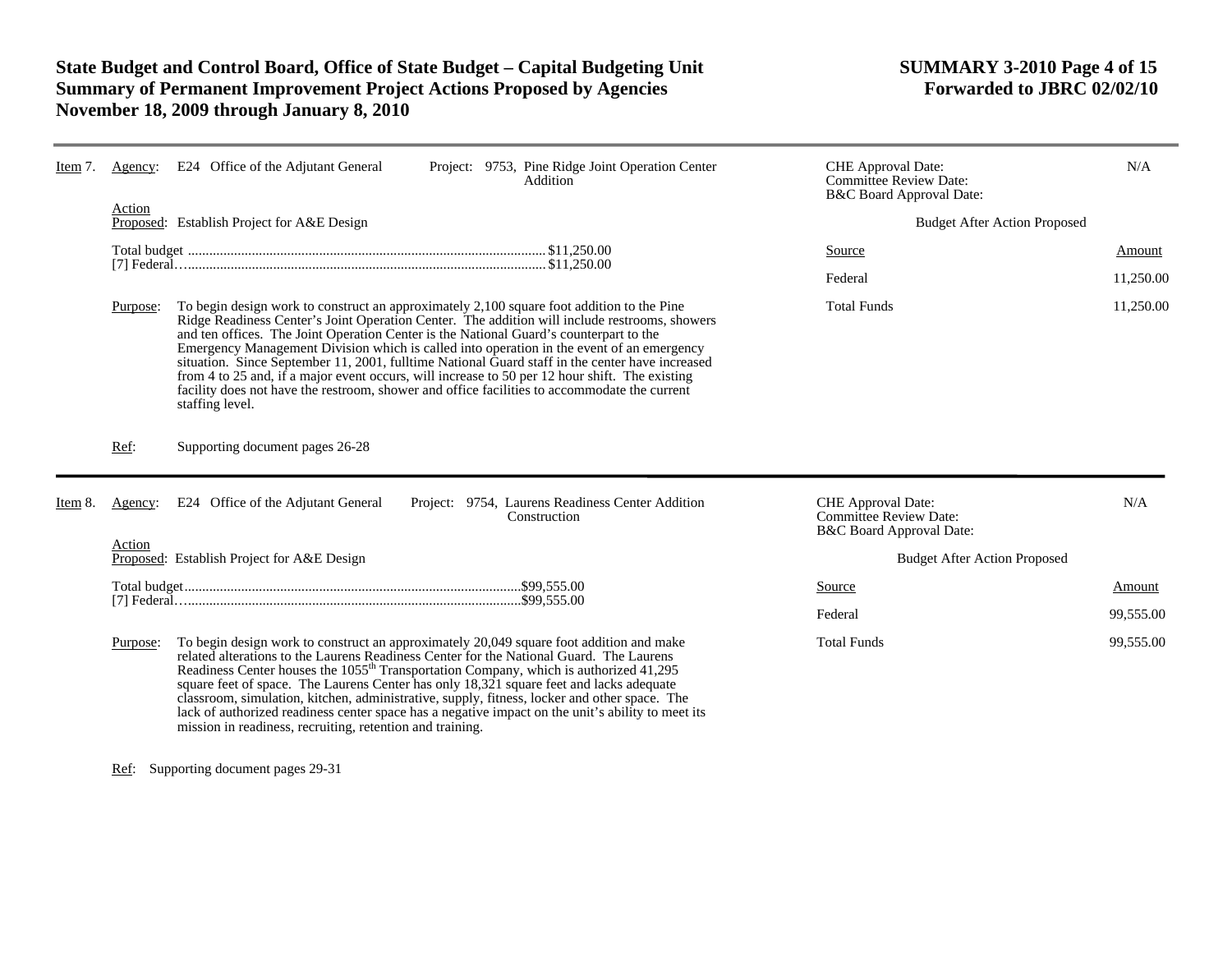# **State Budget and Control Board, Office of State Budget – Capital Budgeting Unit SUMMARY 3-2010 Page 5 of 15 Summary of Permanent Improvement Project Actions Proposed by Agencies November 18, 2009 through January 8, 2010**

| Item 9. | Agency:          | E24 Office of the Adjutant General<br>Project: 9755, Florence Readiness Center<br><b>Addition Construction</b>                                                                                                                                                                                                                                                                                                                                                                                                                                                                                                                                      | <b>CHE</b> Approval Date:<br>Committee Review Date:<br>B&C Board Approval Date: | N/A                                 |
|---------|------------------|-----------------------------------------------------------------------------------------------------------------------------------------------------------------------------------------------------------------------------------------------------------------------------------------------------------------------------------------------------------------------------------------------------------------------------------------------------------------------------------------------------------------------------------------------------------------------------------------------------------------------------------------------------|---------------------------------------------------------------------------------|-------------------------------------|
|         | Action           | Proposed: Establish Project for A&E Design                                                                                                                                                                                                                                                                                                                                                                                                                                                                                                                                                                                                          |                                                                                 | <b>Budget After Action Proposed</b> |
|         |                  |                                                                                                                                                                                                                                                                                                                                                                                                                                                                                                                                                                                                                                                     | Source                                                                          | Amount                              |
|         |                  |                                                                                                                                                                                                                                                                                                                                                                                                                                                                                                                                                                                                                                                     | Federal                                                                         | 88,785.00                           |
|         | Purpose:         | To begin design work to construct an approximately 17,278 square foot addition and make<br>related alterations to the Florence Readiness Center for the National Guard. The Florence<br>Readiness Center houses the 51 <sup>st</sup> Military Police Unit, which is authorized 40,176 square<br>feet of space. The Florence Center has only 22,724 square feet and lacks adequate<br>classroom, simulation, kitchen, administrative, supply, fitness, locker and other space. The<br>lack of authorized readiness center space has a negative impact on the unit's ability to meet<br>its mission in readiness, recruiting, retention and training. | <b>Total Funds</b>                                                              | 88,785.00                           |
|         | Ref:             | Supporting document pages 32-34                                                                                                                                                                                                                                                                                                                                                                                                                                                                                                                                                                                                                     |                                                                                 |                                     |
|         |                  |                                                                                                                                                                                                                                                                                                                                                                                                                                                                                                                                                                                                                                                     |                                                                                 |                                     |
|         | Item 10. Agency: | E24 Office of the Adjutant General<br>Project: 9756, Barnwell Readiness Center<br><b>Addition Construction</b>                                                                                                                                                                                                                                                                                                                                                                                                                                                                                                                                      | CHE Approval Date:<br><b>Committee Review Date:</b><br>B&C Board Approval Date: | N/A                                 |
|         | Action           | Proposed: Establish Project for A&E Design                                                                                                                                                                                                                                                                                                                                                                                                                                                                                                                                                                                                          |                                                                                 | <b>Budget After Action Proposed</b> |
|         |                  |                                                                                                                                                                                                                                                                                                                                                                                                                                                                                                                                                                                                                                                     | Source                                                                          | Amount                              |
|         |                  |                                                                                                                                                                                                                                                                                                                                                                                                                                                                                                                                                                                                                                                     | Federal                                                                         | 82,860.00                           |

Ref: Supporting document pages 35-37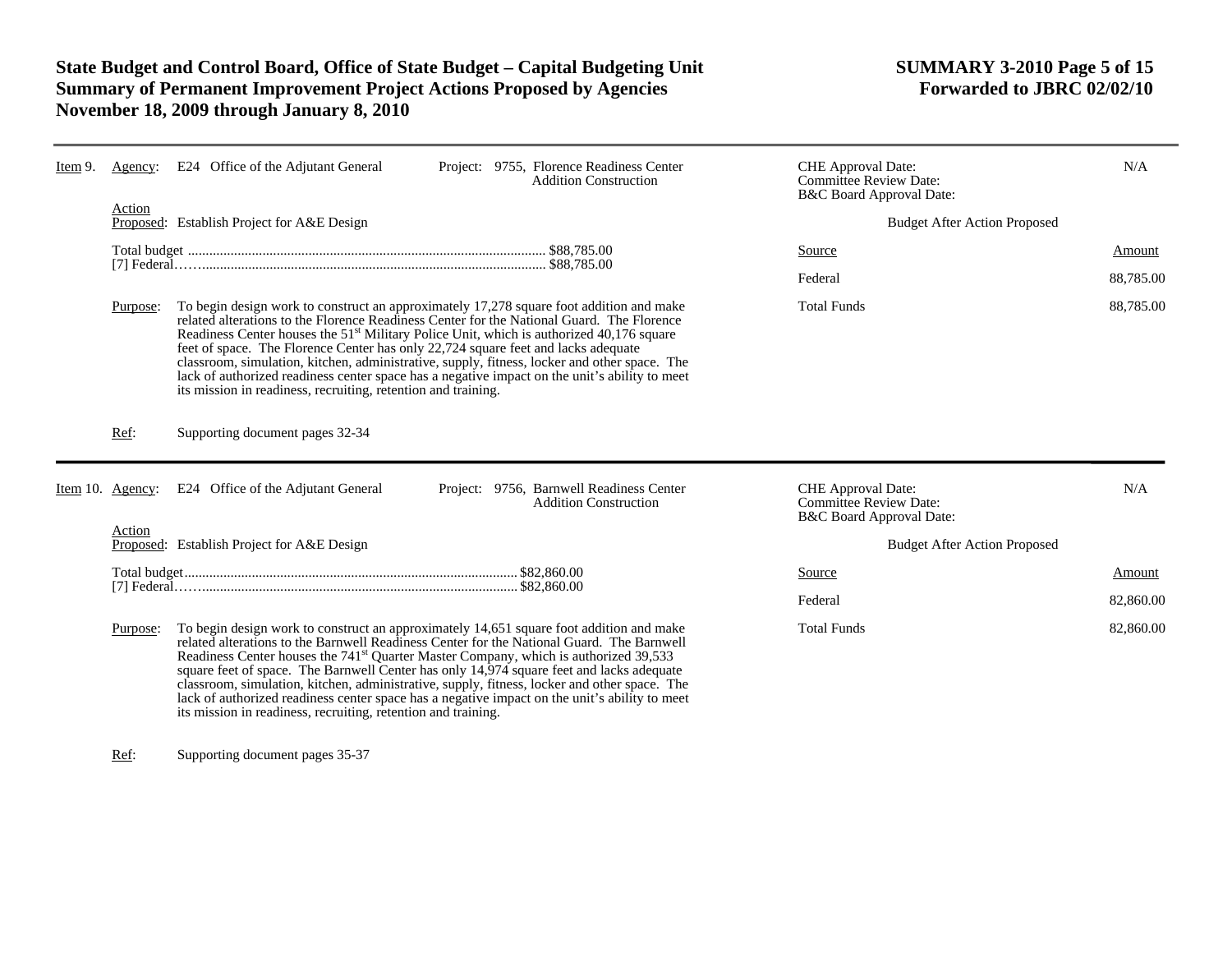# State Budget and Control Board, Office of State Budget – Capital Budgeting Unit SUMMARY 3-2010 Page 6 of 15<br>Summary of Permanent Improvement Project Actions Proposed by Agencies Forwarded to JBRC 02/02/10 **Summary of Permanent Improvement Project Actions Proposed by Agencies November 18, 2009 through January 8, 2010**

| Item 11. Agency: | F03 Budget and Control Board<br>Project: 9887, Four Buildings Emergency Generator<br>Replacement                                                                                                                                                                                                                                                                                                                                                                                                                                                                                                                                                                                                                                                | <b>CHE</b> Approval Date:<br><b>Committee Review Date:</b><br>B&C Board Approval Date: | N/A       |
|------------------|-------------------------------------------------------------------------------------------------------------------------------------------------------------------------------------------------------------------------------------------------------------------------------------------------------------------------------------------------------------------------------------------------------------------------------------------------------------------------------------------------------------------------------------------------------------------------------------------------------------------------------------------------------------------------------------------------------------------------------------------------|----------------------------------------------------------------------------------------|-----------|
| Action           | Proposed: Establish Project for A&E Design                                                                                                                                                                                                                                                                                                                                                                                                                                                                                                                                                                                                                                                                                                      | <b>Budget After Action Proposed</b>                                                    |           |
|                  |                                                                                                                                                                                                                                                                                                                                                                                                                                                                                                                                                                                                                                                                                                                                                 | <b>Source</b>                                                                          | Amount    |
|                  |                                                                                                                                                                                                                                                                                                                                                                                                                                                                                                                                                                                                                                                                                                                                                 | Other, Deferred Maintenance                                                            | 13,335.00 |
| Purpose:         | To begin design work to replace the emergency generator serving the Brown Building and<br>McEachern Parking Facility and provide emergency power to the Calhoun and Wade Hampton<br>Buildings. The generator will supply emergency power for exit lighting, elevators, fire pumps,<br>fire alarm and security systems, communications and computer rooms. The emergency<br>generator serving the Brown and McEachern facilities is 37 years old, is obsolete and parts are<br>no longer available. Currently, no emergency power exists for the Calhoun and Wade Hampton<br>Buildings. If the existing generator did not operate during a power failure, the loss of an<br>operating fire pump would potentially lead to the loss of buildings. | <b>Total Funds</b>                                                                     | 13,335.00 |
| Ref:             | Supporting document pages 38-41                                                                                                                                                                                                                                                                                                                                                                                                                                                                                                                                                                                                                                                                                                                 |                                                                                        |           |
| Item 12. Agency: | F03 Budget and Control Board<br>Project: 9888, Supreme Court Metal Gutters/Roof<br>Replacement                                                                                                                                                                                                                                                                                                                                                                                                                                                                                                                                                                                                                                                  | CHE Approval Date:<br>Committee Review Date:<br>B&C Board Approval Date:               | N/A       |
| Action           | Proposed: Establish Project for A&E Design                                                                                                                                                                                                                                                                                                                                                                                                                                                                                                                                                                                                                                                                                                      | <b>Budget After Action Proposed</b>                                                    |           |
|                  |                                                                                                                                                                                                                                                                                                                                                                                                                                                                                                                                                                                                                                                                                                                                                 | Source                                                                                 | Amount    |
|                  |                                                                                                                                                                                                                                                                                                                                                                                                                                                                                                                                                                                                                                                                                                                                                 | Other, Deferred Maintenance                                                            | 12,000.00 |
| Purpose:         | To begin design work to replace the gutters and metal roofing on the Supreme Court Building.<br>The work will include covering the existing metal sloped portion of the roof with new metal<br>roofing and replacing all gutters and flashing. The metal roof and gutters date to the original<br>construction in 1920 and have been coated many times with waterproofing treatments which<br>contain lead and asbestos. Ongoing leaks require increasing maintenance and are damaging<br>wall coverings and casework inside the building. Additional funds are requested for pre-design<br>work to cover the cost of the preliminary design, a load support evaluation, and lead and<br>asbestos testing.                                      | <b>Total Funds</b>                                                                     | 12,000.00 |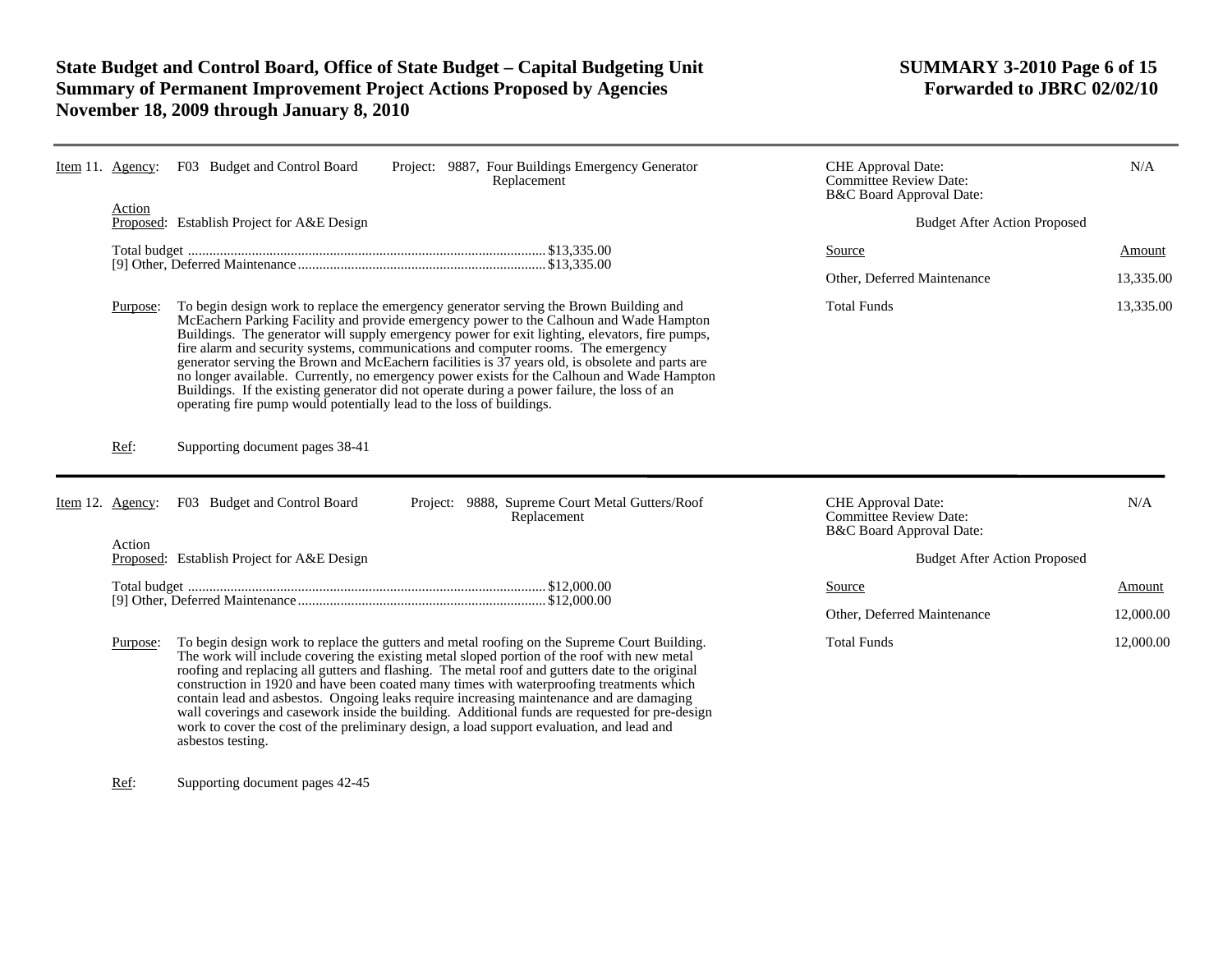# **State Budget and Control Board, Office of State Budget – Capital Budgeting Unit SUMMARY 3-2010 Page 7 of 15 Summary of Permanent Improvement Project Actions Proposed by Agencies November 18, 2009 through January 8, 2010**

|             | Item 13. Agency: | F03 Budget and Control Board                                          | Project: 9889, SLED Storage and Logistics Facility<br>Construction                                                                                                                                                                                                                                                                                                                                                                                                                                                                                                                                                                                                                                    | <b>CHE</b> Approval Date:<br><b>Committee Review Date:</b><br>B&C Board Approval Date: | N/A                |
|-------------|------------------|-----------------------------------------------------------------------|-------------------------------------------------------------------------------------------------------------------------------------------------------------------------------------------------------------------------------------------------------------------------------------------------------------------------------------------------------------------------------------------------------------------------------------------------------------------------------------------------------------------------------------------------------------------------------------------------------------------------------------------------------------------------------------------------------|----------------------------------------------------------------------------------------|--------------------|
|             | Action           | Proposed: Establish Project for A&E Design                            |                                                                                                                                                                                                                                                                                                                                                                                                                                                                                                                                                                                                                                                                                                       | <b>Budget After Action Proposed</b>                                                    |                    |
|             |                  |                                                                       |                                                                                                                                                                                                                                                                                                                                                                                                                                                                                                                                                                                                                                                                                                       | Source                                                                                 | Amount             |
|             |                  |                                                                       |                                                                                                                                                                                                                                                                                                                                                                                                                                                                                                                                                                                                                                                                                                       | Other, SLED                                                                            | 7,500.00           |
|             | Purpose:         | headquarters facilities, and provide for cost savings.                | To begin design work to construct an approximately 12,000 square foot storage and logistics<br>facility for SLED at its Broad River Road headquarters. The facility will include climate<br>controlled space with physical and electronic security measures for secure evidence and case<br>file storage and for law enforcement supply storage and distribution. The facility will allow<br>SLED to consolidate materials stored in leased space throughout the state, provide greater<br>efficiency through tighter control on the items stored, relieve much needed space within SLED's                                                                                                            | <b>Total Funds</b>                                                                     | 7,500.00           |
|             | Ref:             | Supporting document pages 46-48                                       |                                                                                                                                                                                                                                                                                                                                                                                                                                                                                                                                                                                                                                                                                                       |                                                                                        |                    |
| Item $14$ . | Agency:          | J16 Disabilities and Special Needs                                    | Project: 9837, Whitten Center Outdoor Recreation<br>Area Construction                                                                                                                                                                                                                                                                                                                                                                                                                                                                                                                                                                                                                                 | CHE Approval Date:<br>Committee Review Date:<br>B&C Board Approval Date:               | N/A                |
|             | Action           | Proposed: Establish Project for A&E Design                            |                                                                                                                                                                                                                                                                                                                                                                                                                                                                                                                                                                                                                                                                                                       | <b>Budget After Action Proposed</b>                                                    |                    |
|             |                  |                                                                       |                                                                                                                                                                                                                                                                                                                                                                                                                                                                                                                                                                                                                                                                                                       | Source<br>Other, Whitten Center Special Contributions                                  | Amount<br>5,250.00 |
|             | Purpose:         | funded completely with private donations restricted for this purpose. | To begin design work to construct an outdoor recreation area at the Department of Disabilities<br>and Special Needs' Whitten Center. The project will be constructed in two phases and Phase I<br>will provide for a multi-purpose court and a covered shelter. Phase II, to be done in the future,<br>will provide for a sensory garden. Residents of Whitten Center are more physically disabled<br>and older than residents in the past. The new outdoor area will be a focal point for outdoor<br>activities and will be within walking distance of the dorms and physically accessible to all.<br>Currently, no focal point for outdoor activities exists at Whitten Center. The project will be | <b>Total Funds</b>                                                                     | 5,250.00           |

Ref: Supporting document pages 49-52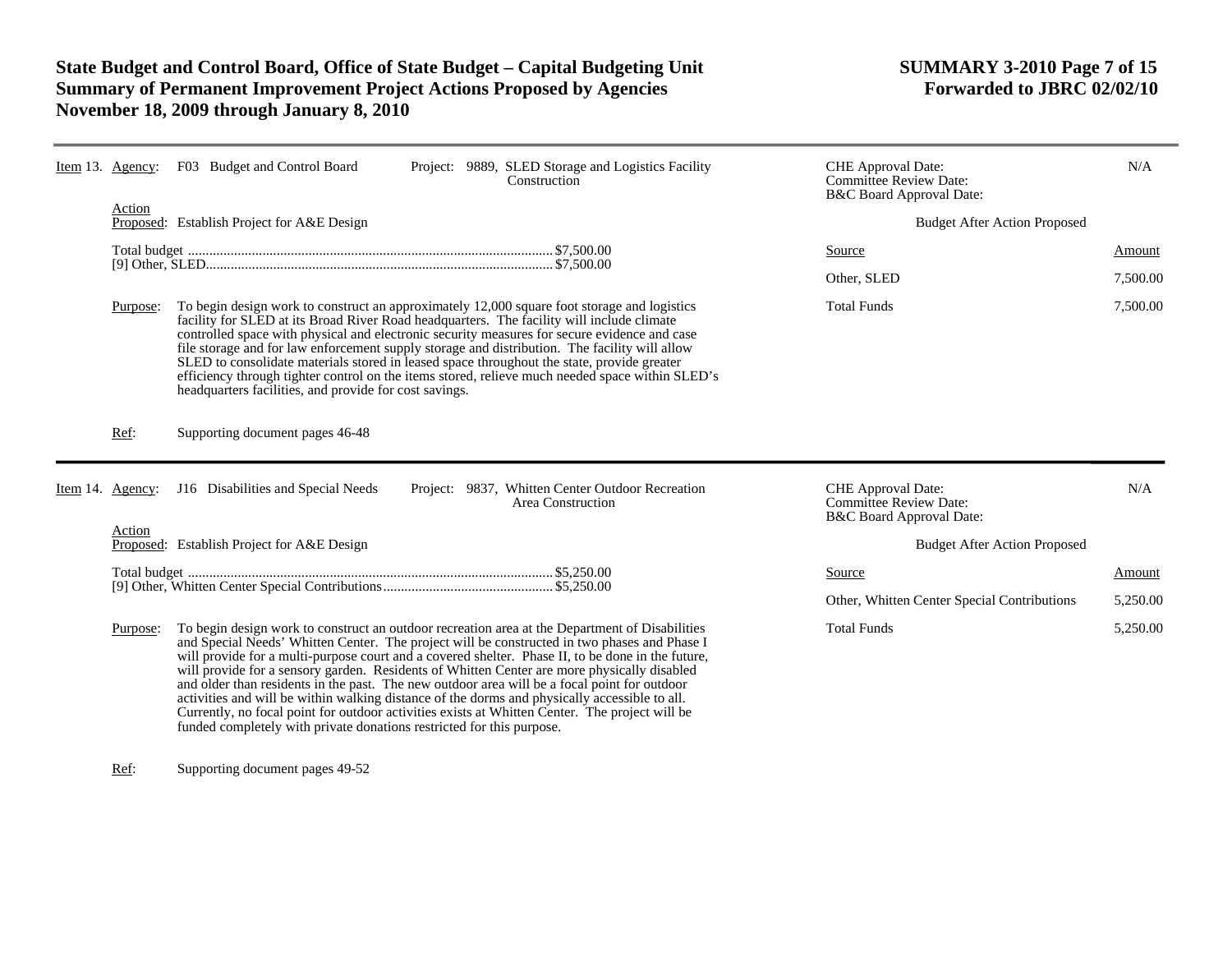# State Budget and Control Board, Office of State Budget – Capital Budgeting Unit **SUMMARY 3-2010 Page 8 of 15**<br>Summary of Permanent Improvement Project Actions Proposed by Agencies **Forwarded to JBRC 02/02/10 Summary of Permanent Improvement Project Actions Proposed by Agencies November 18, 2009 through January 8, 2010**

| Item 15. Agency:    | H09 The Citadel                                                                                                                                                                                                                                                                                                                                                                                                                                                                                                                                                                                                                                                                                                                                                                                                                                                                                                                                                                                                                                                         | Project: 9604, Capers Hall Repairs                         | CHE Approval Date:<br><b>Committee Review Date:</b><br>B&C Board Approval Date: |                                           | 01/12/10     |
|---------------------|-------------------------------------------------------------------------------------------------------------------------------------------------------------------------------------------------------------------------------------------------------------------------------------------------------------------------------------------------------------------------------------------------------------------------------------------------------------------------------------------------------------------------------------------------------------------------------------------------------------------------------------------------------------------------------------------------------------------------------------------------------------------------------------------------------------------------------------------------------------------------------------------------------------------------------------------------------------------------------------------------------------------------------------------------------------------------|------------------------------------------------------------|---------------------------------------------------------------------------------|-------------------------------------------|--------------|
| Action<br>Proposed: | Establish Construction Budget for \$1,750,000.00                                                                                                                                                                                                                                                                                                                                                                                                                                                                                                                                                                                                                                                                                                                                                                                                                                                                                                                                                                                                                        |                                                            |                                                                                 | <b>Budget After Action Proposed</b>       |              |
| (Add                | \$1,710,000.00 [9] Other, Education and General Student Fees)                                                                                                                                                                                                                                                                                                                                                                                                                                                                                                                                                                                                                                                                                                                                                                                                                                                                                                                                                                                                           |                                                            | Source                                                                          |                                           | Amount       |
| Purpose:            | To repair the HVAC system in Capers Hall at The Citadel. The project was established in                                                                                                                                                                                                                                                                                                                                                                                                                                                                                                                                                                                                                                                                                                                                                                                                                                                                                                                                                                                 |                                                            |                                                                                 | Other, Education and General Student Fees | 1,750,000.00 |
|                     | December 2009 for pre-design work which is now complete. The work will include removing<br>ceilings in corridors, replacing the fan coil units, installing new ductwork, piping, steam<br>devices, heat exchangers and controls, and installing new ceilings and lighting in corridors. The<br>existing HVAC system was installed in 1977 when an addition to the facility was constructed.<br>The system is more than 30 years old and does not meet current codes for indoor air quality.<br>The repairs will be designed with sustainable features for improved energy efficiency including<br>variable air volume terminal units, demand control ventilation, and energy efficient fan motors<br>and lighting. The agency reports the total projected cost of this project is \$1,750,000 and annual<br>operating cost savings of \$28,000 will result in the three years following project completion.<br>The agency also reports the projected date for execution of the construction contract is May<br>2010 and for completion of construction is January 2011. |                                                            | <b>Total Funds</b>                                                              |                                           | 1,750,000.00 |
| Ref:                | Supporting document pages 53-57                                                                                                                                                                                                                                                                                                                                                                                                                                                                                                                                                                                                                                                                                                                                                                                                                                                                                                                                                                                                                                         |                                                            |                                                                                 |                                           |              |
|                     |                                                                                                                                                                                                                                                                                                                                                                                                                                                                                                                                                                                                                                                                                                                                                                                                                                                                                                                                                                                                                                                                         |                                                            |                                                                                 |                                           |              |
| Item 16. Agency:    | H17 Coastal Carolina University                                                                                                                                                                                                                                                                                                                                                                                                                                                                                                                                                                                                                                                                                                                                                                                                                                                                                                                                                                                                                                         | Project: 9571, Athletic Training/Locker Room<br>Renovation | CHE Approval Date:<br>Committee Review Date:<br>B&C Board Approval Date:        |                                           | 01/07/10     |
| Action              | Proposed: Establish Construction Budget for \$800,000.00                                                                                                                                                                                                                                                                                                                                                                                                                                                                                                                                                                                                                                                                                                                                                                                                                                                                                                                                                                                                                |                                                            |                                                                                 | <b>Budget After Action Proposed</b>       |              |
| (Add                | \$791,000.00 [9] Other, Renovation Reserve/Plant Expansion)                                                                                                                                                                                                                                                                                                                                                                                                                                                                                                                                                                                                                                                                                                                                                                                                                                                                                                                                                                                                             |                                                            | Source                                                                          |                                           | Amount       |
| Purpose:            | To renovate approximately 4,700 square feet of space at Coastal Carolina's Brooks Stadium.                                                                                                                                                                                                                                                                                                                                                                                                                                                                                                                                                                                                                                                                                                                                                                                                                                                                                                                                                                              |                                                            |                                                                                 | Other, Renovation Reserve/Plant Expansion | 800,000.00   |

Ref: Supporting document pages 58-63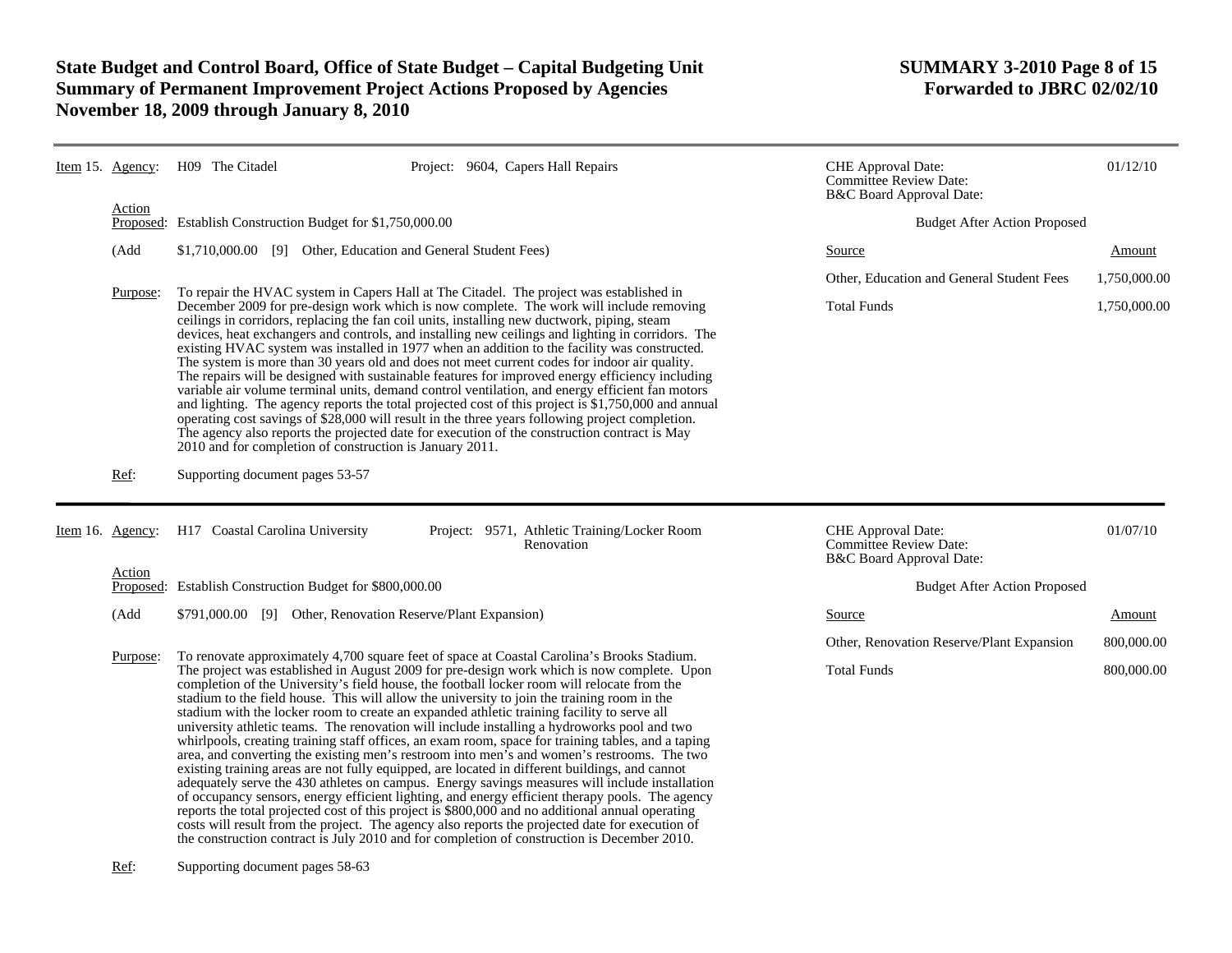# **State Budget and Control Board, Office of State Budget – Capital Budgeting Unit SUMMARY 3-2010 Page 9 of 15 Summary of Permanent Improvement Project Actions Proposed by Agencies November 18, 2009 through January 8, 2010**

| <u>Item</u> 17. Agency: | H36 USC - Beaufort                                                                                                                                                                                                                                                                                                                                                                                                                                                                                                                                                                                                                                                                                                                                                                                                                                                                                                                                                                                                                                                                                                                                                                                                                                                                                                                                                                    | Project: 9511, Library Second Floor Upfit/Hargray<br>Renovation |  | <b>CHE</b> Approval Date:<br><b>Committee Review Date:</b><br>B&C Board Approval Date:             | 12/11/09                                           |
|-------------------------|---------------------------------------------------------------------------------------------------------------------------------------------------------------------------------------------------------------------------------------------------------------------------------------------------------------------------------------------------------------------------------------------------------------------------------------------------------------------------------------------------------------------------------------------------------------------------------------------------------------------------------------------------------------------------------------------------------------------------------------------------------------------------------------------------------------------------------------------------------------------------------------------------------------------------------------------------------------------------------------------------------------------------------------------------------------------------------------------------------------------------------------------------------------------------------------------------------------------------------------------------------------------------------------------------------------------------------------------------------------------------------------|-----------------------------------------------------------------|--|----------------------------------------------------------------------------------------------------|----------------------------------------------------|
| Action<br>Proposed:     | Establish Construction Budget for \$4,000,000.00                                                                                                                                                                                                                                                                                                                                                                                                                                                                                                                                                                                                                                                                                                                                                                                                                                                                                                                                                                                                                                                                                                                                                                                                                                                                                                                                      |                                                                 |  | <b>Budget After Action Proposed</b>                                                                |                                                    |
| (Add<br>(Add<br>(Add    | \$2,800,000.00<br><b>Institution Bonds</b> )<br>$\lceil 2 \rceil$<br>\$694,138.50<br>[9]<br>\$450,000.00<br>[9]<br>Other, Private)                                                                                                                                                                                                                                                                                                                                                                                                                                                                                                                                                                                                                                                                                                                                                                                                                                                                                                                                                                                                                                                                                                                                                                                                                                                    | Other, Institutional Capital Project Funds)                     |  | Source<br><b>Institution Bonds</b><br>Other, Institutional Capital Project Funds<br>Other, Private | Amount<br>2,800,000.00<br>750,000.00<br>450,000.00 |
| Purpose:                | To upfit unfinished space in the Library Building and renovate portions of the Hargray Building<br>at USC-Beaufort. The project was established in June 2009 for pre-design work which is now<br>complete. The library was constructed in 2005 as a two-story building, finished on the first<br>floor only. The work on the second floor will include installing interior partitions and doors,<br>electrical power and lighting, HVAC system, plumbing, casework, ceilings and room finishes to<br>house the University College Center, multi-function and computer classrooms, study rooms, and<br>faculty and other offices. As functions are relocated to the library space, building modifications<br>in the Hargray Building will also be made to convert its space for other uses. The renovation<br>will use energy savings and conservation measures including a high efficiency air handling unit,<br>low flow plumbing fixtures and flow restrictors, energy efficient lighting, and occupancy<br>sensors. The agency reports the total projected cost of this project is \$4 million and additional<br>annual operating costs of \$72,000 will result in the three years following project completion.<br>The agency also reports the projected date for execution of the construction contract is<br>November 2010 and for completion of construction is December 2011. |                                                                 |  | <b>Total Funds</b>                                                                                 | 4,000,000.00                                       |

Ref: Supporting document pages 64-68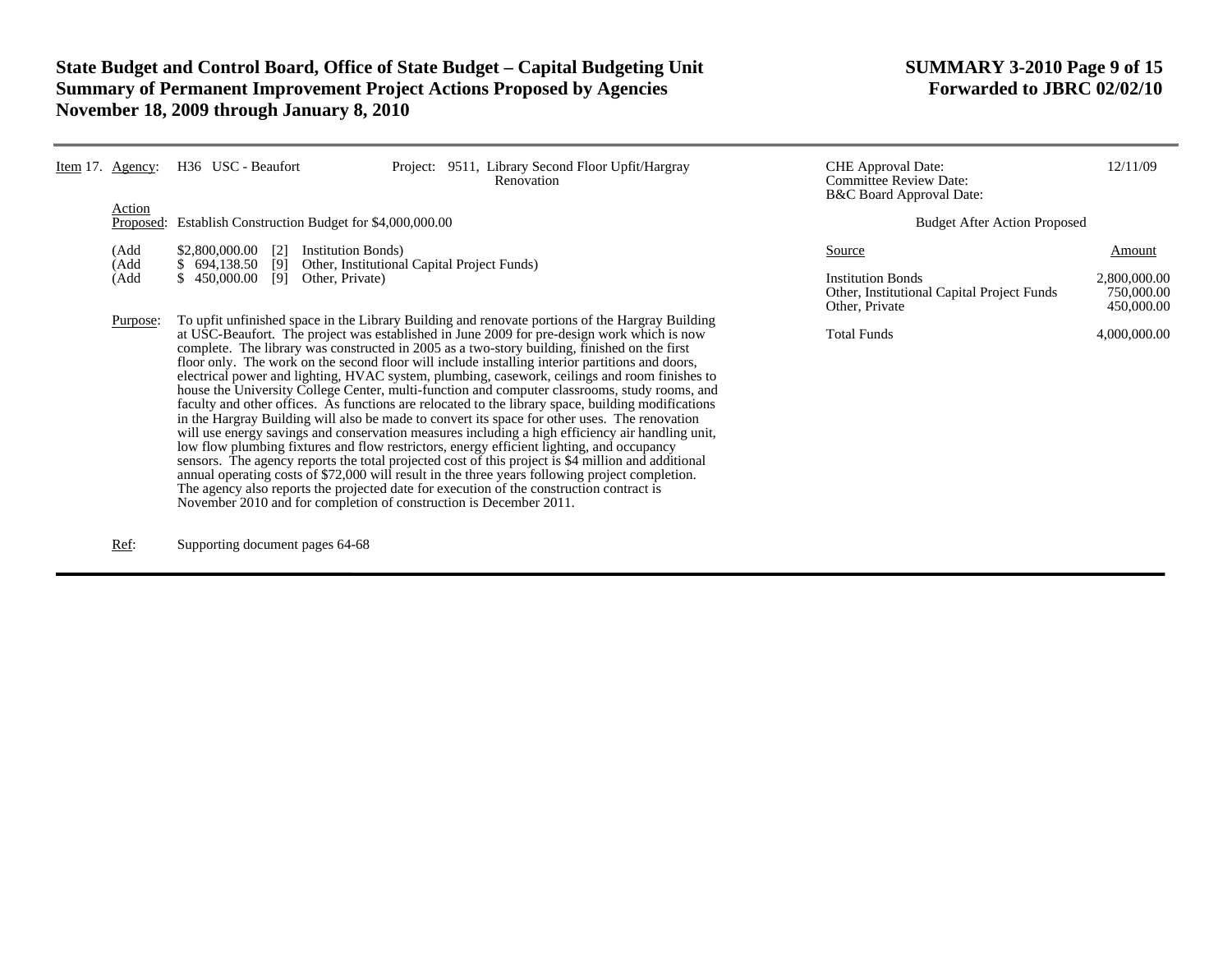# **State Budget and Control Board, Office of State Budget – Capital Budgeting Unit SUMMARY 3-2010 Page 10 of 15 Summary of Permanent Improvement Project Actions Proposed by Agencies November 18, 2009 through January 8, 2010**

|  | Item 18. Agency:                         | H59 State Board for Technical and<br>Project: 6009, Florence-Darlington - Manufacturing<br>Incubator Center Construction<br>Comprehensive Education                                                                                                                                                                                                                                                                                                                                                                                                                                                                                                                                                                                                                                                                                                                                                                                                                                                                                                                                                                                                   | <b>CHE</b> Approval Date:<br><b>Committee Review Date:</b><br><b>B&amp;C</b> Board Approval Date:  | 02/04/10                                                             |  |
|--|------------------------------------------|-------------------------------------------------------------------------------------------------------------------------------------------------------------------------------------------------------------------------------------------------------------------------------------------------------------------------------------------------------------------------------------------------------------------------------------------------------------------------------------------------------------------------------------------------------------------------------------------------------------------------------------------------------------------------------------------------------------------------------------------------------------------------------------------------------------------------------------------------------------------------------------------------------------------------------------------------------------------------------------------------------------------------------------------------------------------------------------------------------------------------------------------------------|----------------------------------------------------------------------------------------------------|----------------------------------------------------------------------|--|
|  | Action                                   | Proposed: Establish Construction Budget for \$4,253,952.00                                                                                                                                                                                                                                                                                                                                                                                                                                                                                                                                                                                                                                                                                                                                                                                                                                                                                                                                                                                                                                                                                            | <b>Budget After Action Proposed</b>                                                                |                                                                      |  |
|  | (Add<br>(Add<br>(Add<br>(Add<br>Purpose: | \$1,200,000.00 [6] Appropriated State)<br>$$1,500,000.00$ [7]<br>Federal)<br>\$1,250,000.00 [9] Other, County Appropriation)<br>Other, Foundation)<br>$$253,952.00$ [9]<br>To construct an approximately 25,000 square foot manufacturing incubator center at Florence-                                                                                                                                                                                                                                                                                                                                                                                                                                                                                                                                                                                                                                                                                                                                                                                                                                                                               | Source<br><b>Appropriated State</b><br>Federal<br>Other, County Appropriation<br>Other, Foundation | Amount<br>1,200,000.00<br>1,500,000.00<br>1,300,000.00<br>253,952.00 |  |
|  |                                          | Darlington Tech. The project was established in December 2009 for pre-design work which is now<br>complete. The facility will provide manufacturing space for up to five start-up companies and will be<br>constructed adjacent to the Advanced Manufacturing Center, which will provide employee training<br>and development resources to the companies. The college is taking a leading role in economic<br>development activities in the Pee Dee region, with the goal of creating jobs in its service area, and does<br>not have the facilities to accomplish this. The building will be constructed to LEED Silver<br>Certification and include water and energy efficiency, materials and resources conservation, and<br>indoor environmental quality measures. The agency reports the total projected cost of this project is<br>\$4,253,952 and additional annual operating costs ranging from \$140,000 to \$145,000 will result in the three years following project completion. The agency also reports the projected date for execution of<br>the construction contract is June 2010 and for completion of construction is December 2011. | <b>Total Funds</b>                                                                                 | 4,253,952.00                                                         |  |
|  | Ref:                                     | Supporting document pages 69-76                                                                                                                                                                                                                                                                                                                                                                                                                                                                                                                                                                                                                                                                                                                                                                                                                                                                                                                                                                                                                                                                                                                       |                                                                                                    |                                                                      |  |
|  | Item 19. Agency:                         | F03 Budget and Control Board<br>Project: 9885, B&CB Buildings Incandescent/<br><b>Fluorescent Lighting Replacement</b>                                                                                                                                                                                                                                                                                                                                                                                                                                                                                                                                                                                                                                                                                                                                                                                                                                                                                                                                                                                                                                | <b>CHE</b> Approval Date:<br><b>Committee Review Date:</b><br>B&C Board Approval Date:             | N/A                                                                  |  |
|  | Action<br>Proposed:                      | Establish Construction Budget for \$1,064,130.00                                                                                                                                                                                                                                                                                                                                                                                                                                                                                                                                                                                                                                                                                                                                                                                                                                                                                                                                                                                                                                                                                                      | <b>Budget After Action Proposed</b>                                                                |                                                                      |  |
|  | (Add                                     | \$1,048,170.00 [7] Federal)                                                                                                                                                                                                                                                                                                                                                                                                                                                                                                                                                                                                                                                                                                                                                                                                                                                                                                                                                                                                                                                                                                                           | Source                                                                                             | <b>Amount</b>                                                        |  |
|  | Purpose:                                 | To replace the lighting in 12 Budget and Control Board buildings. The project was established                                                                                                                                                                                                                                                                                                                                                                                                                                                                                                                                                                                                                                                                                                                                                                                                                                                                                                                                                                                                                                                         | Federal                                                                                            | 1,064,130.00                                                         |  |
|  |                                          | in December 2009 for pre-design work which is now complete. The work will include replacing<br>existing light fixtures with more energy efficient fixtures. It will result in lower energy use and<br>utility savings and will pay for itself in approximately three years. The agency reports the total<br>projected cost of this project is \$1,064,130 and annual operating cost savings of \$344,705 will<br>result in the three years following project completion. The agency also reports the projected<br>date for execution of the construction contract is May 2010 and for completion of construction<br>is December 2010.                                                                                                                                                                                                                                                                                                                                                                                                                                                                                                                 | <b>Total Funds</b>                                                                                 | 1,064,130.00                                                         |  |
|  | Ref:                                     | Supporting document pages 77-80                                                                                                                                                                                                                                                                                                                                                                                                                                                                                                                                                                                                                                                                                                                                                                                                                                                                                                                                                                                                                                                                                                                       |                                                                                                    |                                                                      |  |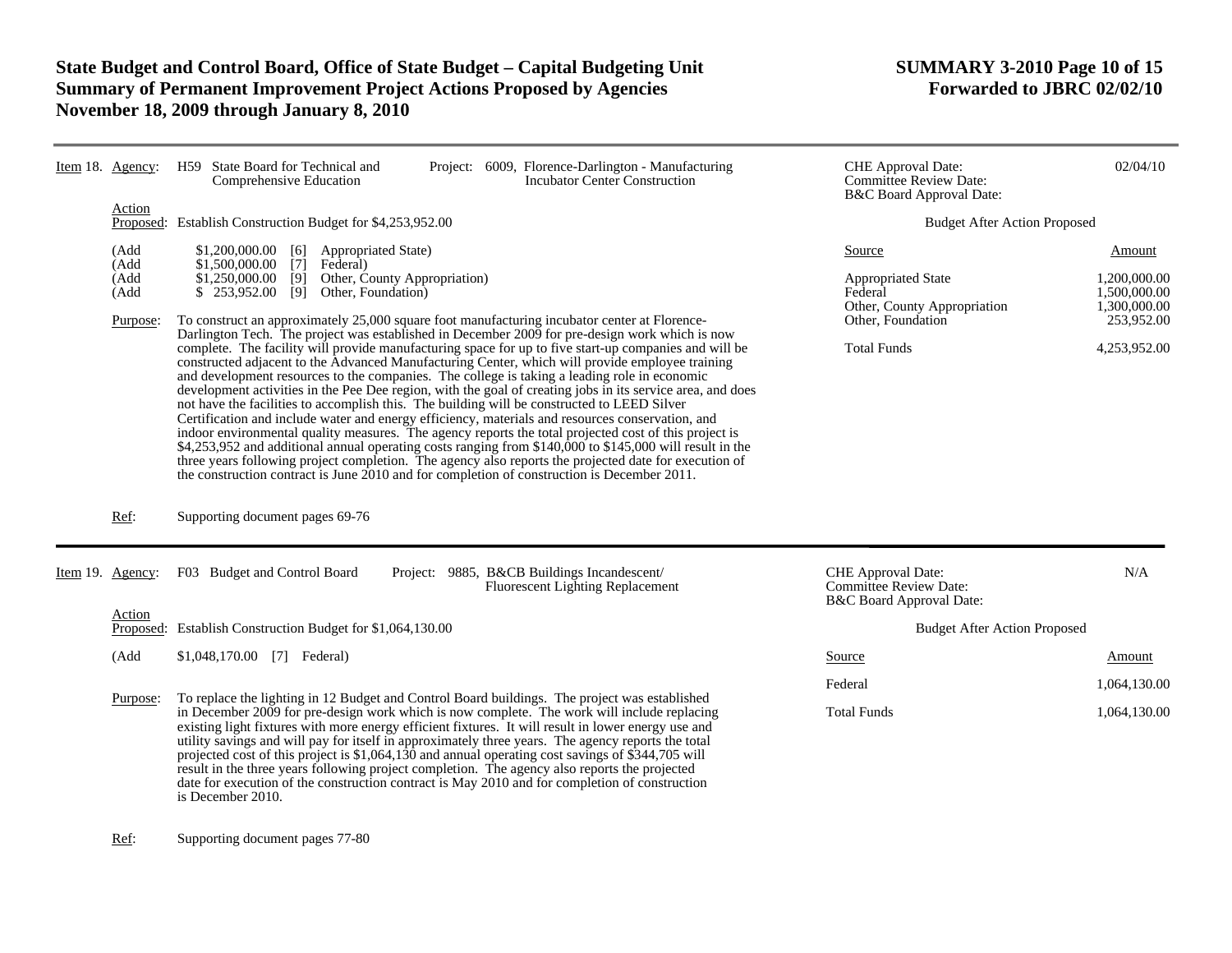# **State Budget and Control Board, Office of State Budget – Capital Budgeting Unit SUMMARY 3-2010 Page 11 of 15 Summary of Permanent Improvement Project Actions Proposed by Agencies November 18, 2009 through January 8, 2010**

| Item 20. Agency:    | P28 Department of Parks, Recreation<br>Project: 9715, Paris Mountain State Park - Camp<br><b>Buckhorn Renovations</b><br>and Tourism                                                                                                                                                                                                                                                                                                                                                                                                                                                                                                                                                                                                                                                                                                                                                                                                                                                                                                                                                                                                                                           | CHE Approval Date:<br><b>Committee Review Date:</b><br>B&C Board Approval Date:                            | N/A                                                          |  |
|---------------------|--------------------------------------------------------------------------------------------------------------------------------------------------------------------------------------------------------------------------------------------------------------------------------------------------------------------------------------------------------------------------------------------------------------------------------------------------------------------------------------------------------------------------------------------------------------------------------------------------------------------------------------------------------------------------------------------------------------------------------------------------------------------------------------------------------------------------------------------------------------------------------------------------------------------------------------------------------------------------------------------------------------------------------------------------------------------------------------------------------------------------------------------------------------------------------|------------------------------------------------------------------------------------------------------------|--------------------------------------------------------------|--|
| Action<br>Proposed: | Establish Construction Budget for \$300,000.00                                                                                                                                                                                                                                                                                                                                                                                                                                                                                                                                                                                                                                                                                                                                                                                                                                                                                                                                                                                                                                                                                                                                 | <b>Budget After Action Proposed</b>                                                                        |                                                              |  |
| (Add                | \$295,500.00 [9] Other, Donation)                                                                                                                                                                                                                                                                                                                                                                                                                                                                                                                                                                                                                                                                                                                                                                                                                                                                                                                                                                                                                                                                                                                                              | Source                                                                                                     | Amount                                                       |  |
|                     |                                                                                                                                                                                                                                                                                                                                                                                                                                                                                                                                                                                                                                                                                                                                                                                                                                                                                                                                                                                                                                                                                                                                                                                | Other, Donation                                                                                            | 300,000.00                                                   |  |
| Purpose:            | To renovate the lodge and restrooms at Paris Mountain State Park's Camp Buckhorn. The<br>project was established in December 2009 for pre-design work which is now complete. The<br>renovations will include replacing the HVAC and electrical systems, roof, plumbing fixtures<br>and appliances, and making other minor repairs. Camp Buckhorn was constructed in the<br>$1930\text{ s}$ , is listed on the National Register of Historic Places and has not been renovated since the<br>1980's. Fixtures and finishes are worn and renovations are needed to protect and preserve the<br>facility so it can continue to be used for public meetings and gatherings. The renovation will<br>include installing an energy efficient HVAC system and increased insulation in the building.<br>The agency reports the total projected cost of this project is \$300,000 and no additional annual<br>operating costs will result from the project. The agency also reports the projected date for<br>execution of the construction contract is December 2010 and for completion of construction is<br>October 2011.                                                              | <b>Total Funds</b>                                                                                         | 300,000.00                                                   |  |
| Ref:                | Supporting document pages 81-85                                                                                                                                                                                                                                                                                                                                                                                                                                                                                                                                                                                                                                                                                                                                                                                                                                                                                                                                                                                                                                                                                                                                                |                                                                                                            |                                                              |  |
| Item 21. Agency:    | H51 Medical University of SC<br>Project: 9787, Energy Performance Contract<br>Implementation                                                                                                                                                                                                                                                                                                                                                                                                                                                                                                                                                                                                                                                                                                                                                                                                                                                                                                                                                                                                                                                                                   | CHE Approval Date:<br><b>Committee Review Date:</b><br>B&C Board Approval Date:                            | 12/22/09                                                     |  |
| Action              | Proposed: Increase budget from \$16,400,000.00 to \$18,341,305.00                                                                                                                                                                                                                                                                                                                                                                                                                                                                                                                                                                                                                                                                                                                                                                                                                                                                                                                                                                                                                                                                                                              | <b>Budget After Action Proposed</b>                                                                        |                                                              |  |
| (Add                | \$1,511,139.00 [7] Federal)                                                                                                                                                                                                                                                                                                                                                                                                                                                                                                                                                                                                                                                                                                                                                                                                                                                                                                                                                                                                                                                                                                                                                    | Source                                                                                                     | Amount                                                       |  |
| (Add<br>Purpose:    | Other, Institutional Capital Project Funds)<br>$$430,166.00$ [9]<br>To revise the project scope and implement an additional energy efficiency measure in MUSC's<br>energy performance contract. The project was established in September 2008 to allow MUSC<br>to implement 23 energy efficiency measures in buildings campus-wide with guaranteed annual<br>energy savings of approximately \$2.5 million. The additional measure will involve replacing<br>the existing electric reheat system in the Clinical Sciences Building with a new hot water reheat<br>system. The measure will result in guaranteed annual savings of approximately \$91,000 and<br>funding is provided mainly from energy stimulus funds through the State Energy Office. The<br>agency reports the total projected cost of this measure is \$1,941,305 and of the entire project is<br>\$18,341,305 and annual operating cost savings of \$2,599,733 will result in the three years<br>following project completion. The agency also reports the projected date for execution of the<br>performance contract amendment is March 2010 and for completion of all construction is<br>December 2010. | Federal<br>Other, Master Lease Program<br>Other, Institutional Capital Project Funds<br><b>Total Funds</b> | 1.511.139.00<br>16,400,000.00<br>430,166.00<br>18,341,305.00 |  |

### Ref: Supporting document pages 86-89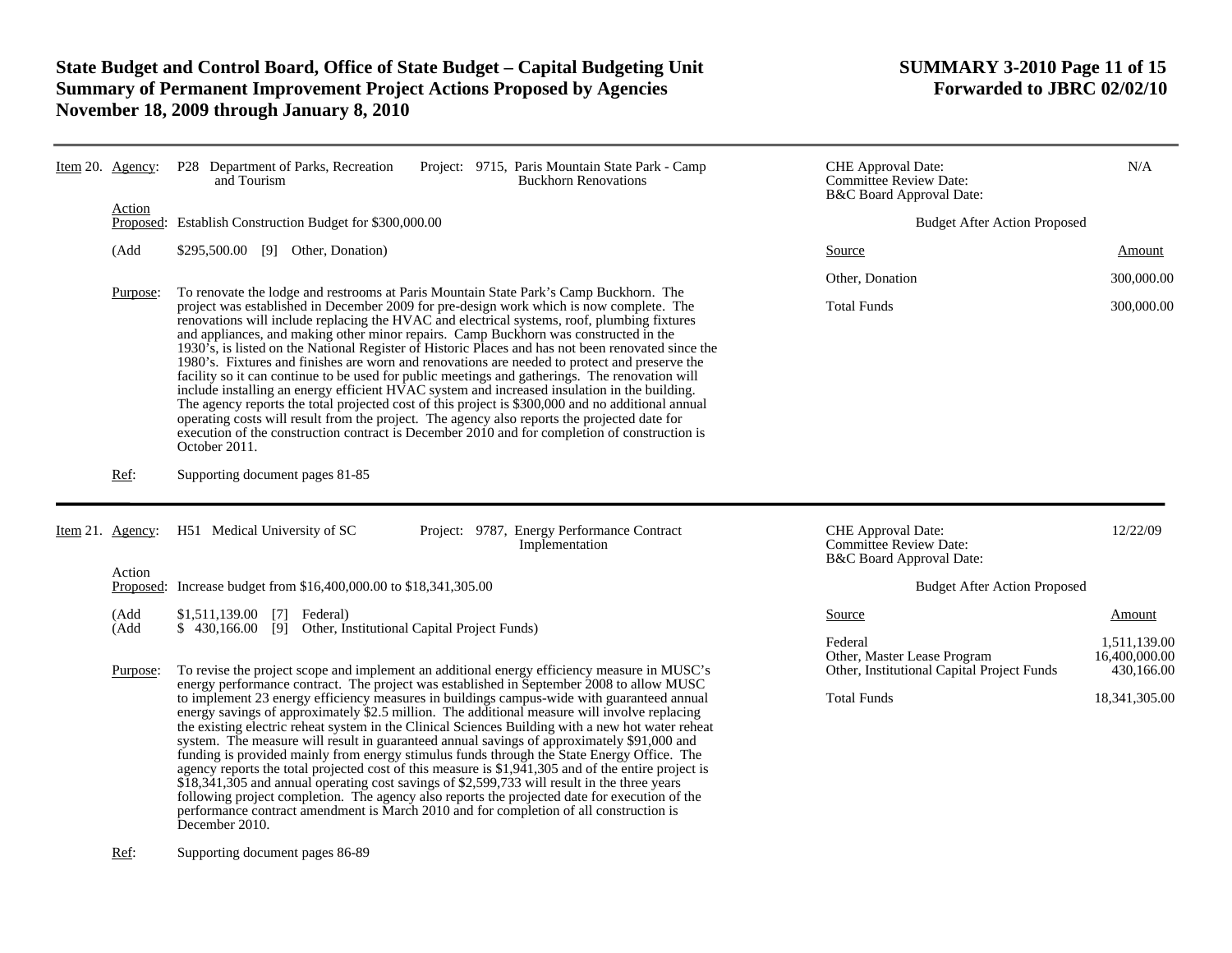# **State Budget and Control Board, Office of State Budget – Capital Budgeting Unit SUMMARY 3-2010 Page 12 of 15 Summary of Permanent Improvement Project Actions Proposed by Agencies November 18, 2009 through January 8, 2010**

| Agency:  | E24 Office of the Adjutant General Project: 9725, TAG Facility Emergency Generator<br>Replacement                                                                                                                                                                                                                                                                                                                                                                                                                                                                                                                                                                                                                                                                                                                                                                                                                                                                                                                                                                        | <b>CHE</b> Approval Date:<br><b>Committee Review Date:</b><br>B&C Board Approval Date:                                                                                                                                        | N/A                                        |
|----------|--------------------------------------------------------------------------------------------------------------------------------------------------------------------------------------------------------------------------------------------------------------------------------------------------------------------------------------------------------------------------------------------------------------------------------------------------------------------------------------------------------------------------------------------------------------------------------------------------------------------------------------------------------------------------------------------------------------------------------------------------------------------------------------------------------------------------------------------------------------------------------------------------------------------------------------------------------------------------------------------------------------------------------------------------------------------------|-------------------------------------------------------------------------------------------------------------------------------------------------------------------------------------------------------------------------------|--------------------------------------------|
|          |                                                                                                                                                                                                                                                                                                                                                                                                                                                                                                                                                                                                                                                                                                                                                                                                                                                                                                                                                                                                                                                                          |                                                                                                                                                                                                                               |                                            |
| (Add     | \$35,799.26 [7] Federal)                                                                                                                                                                                                                                                                                                                                                                                                                                                                                                                                                                                                                                                                                                                                                                                                                                                                                                                                                                                                                                                 | Source                                                                                                                                                                                                                        | Amount                                     |
|          |                                                                                                                                                                                                                                                                                                                                                                                                                                                                                                                                                                                                                                                                                                                                                                                                                                                                                                                                                                                                                                                                          | Federal                                                                                                                                                                                                                       | 285,799.26                                 |
|          | headquarters building. The project was established in August 2006 to replace the emergency<br>generator for vital areas, including purchasing, contracting, and payroll, at the headquarters<br>facility. During the design phase, additional work was needed when it was found that the<br>HVAC intakes were too close to the generator and dampers would have be to designed to shut<br>down when the generator was operational. The additional design and work needed to correct<br>this issue resulted in higher costs to install the generator than originally anticipated. The work<br>is complete and, upon approval of the additional funds, the project will be closed. The final cost<br>of the project is \$285,799 and no additional annual operating costs resulted from the project.                                                                                                                                                                                                                                                                       | <b>Total Funds</b>                                                                                                                                                                                                            | 285,799.26                                 |
| Ref:     | Supporting document pages 90-92                                                                                                                                                                                                                                                                                                                                                                                                                                                                                                                                                                                                                                                                                                                                                                                                                                                                                                                                                                                                                                          |                                                                                                                                                                                                                               |                                            |
|          | H75 School for the Deaf and Blind<br>Project: 9538, Safety/Accessibility/ADA<br>Renovations                                                                                                                                                                                                                                                                                                                                                                                                                                                                                                                                                                                                                                                                                                                                                                                                                                                                                                                                                                              | CHE Approval Date:<br><b>Committee Review Date:</b><br>B&C Board Approval Date:                                                                                                                                               | N/A                                        |
|          |                                                                                                                                                                                                                                                                                                                                                                                                                                                                                                                                                                                                                                                                                                                                                                                                                                                                                                                                                                                                                                                                          | <b>Budget After Action Proposed</b>                                                                                                                                                                                           |                                            |
| (Add     | \$439,744.00 [7] Federal)                                                                                                                                                                                                                                                                                                                                                                                                                                                                                                                                                                                                                                                                                                                                                                                                                                                                                                                                                                                                                                                | Source                                                                                                                                                                                                                        | Amount                                     |
| Purpose: | To continue renovations to Thackston Hall at the School for the Deaf and Blind. The project<br>was established in August 2007 to do safety, accessibility and ADA renovations to several<br>campus buildings including Thackston Hall. Additional funds have been received to replace the<br>hotwater boiler, controls and piping at Thackston Hall. This facility receives heating from a<br>central steam plant which is more than 50 years old and has a long distribution piping system.<br>Several hundred linear feet of the steam distribution system can be closed, resulting in energy<br>savings, with the installation of a new boiler for the building. The agency reports the total<br>projected cost of this project, including renovations already completed, is \$2,130,216 and<br>annual operating cost savings of \$46,138 will result in the three years following project<br>completion. The agency also reports the projected date for execution of the construction<br>contract is April 2010 and for completion of construction is December 2010. | Capital Reserve Fund<br>Federal<br><b>Total Funds</b>                                                                                                                                                                         | 1,690,472.00<br>439,744.00<br>2,130,216.00 |
|          | Item $22$ .<br>Action<br>Purpose:<br>Item 23. Agency:<br>Action                                                                                                                                                                                                                                                                                                                                                                                                                                                                                                                                                                                                                                                                                                                                                                                                                                                                                                                                                                                                          | Increase budget from \$250,000.00 to \$285,799.26<br>Proposed:<br>To cover the full cost of replacing the emergency generator in the Adjutant General's<br>Increase Budget from \$1,690,472.00 to \$2,130,216.00<br>Proposed: | <b>Budget After Action Proposed</b>        |

Ref: Supporting document pages 93-99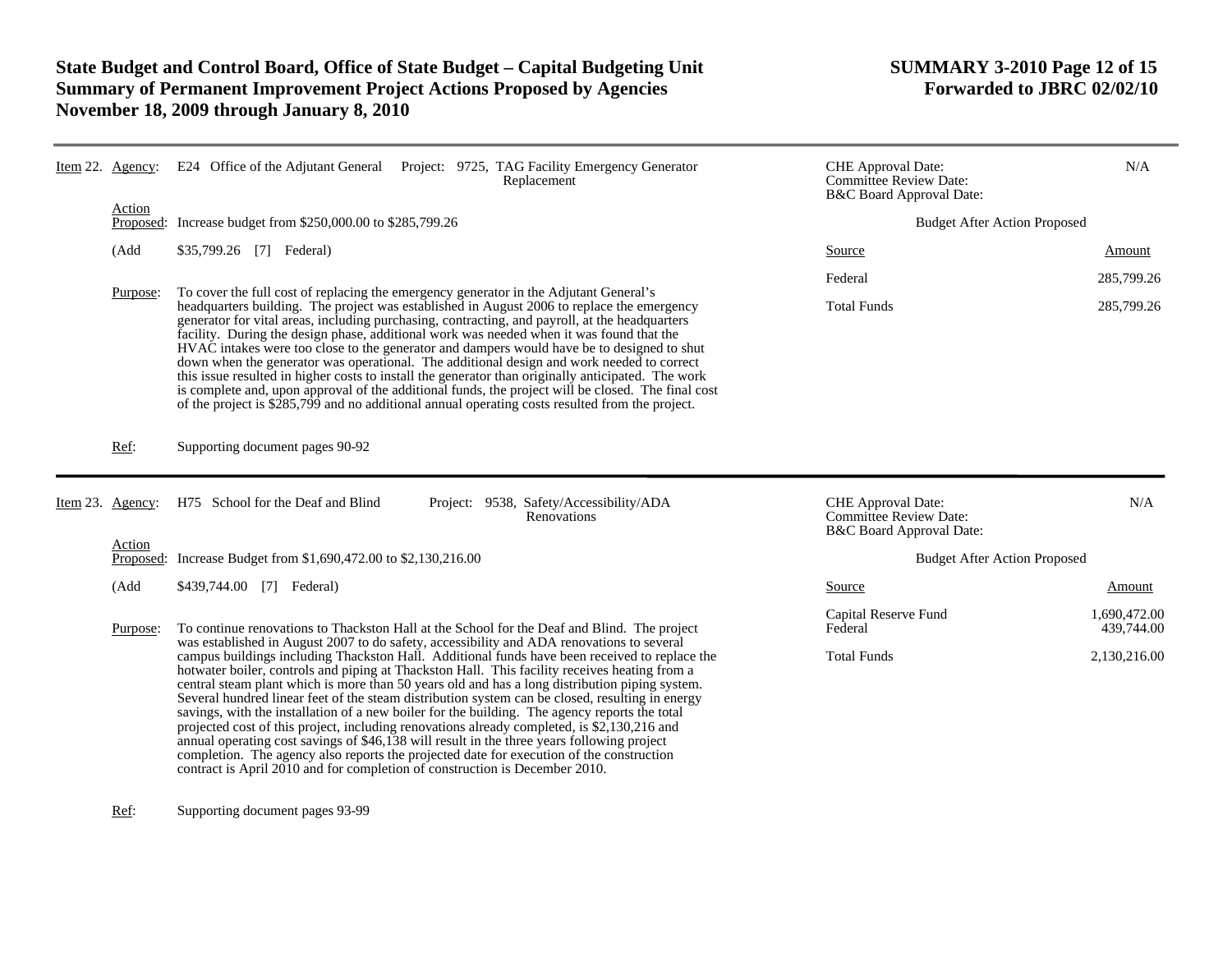# **State Budget and Control Board, Office of State Budget – Capital Budgeting Unit SUMMARY 3-2010 Page 13 of 15 Summary of Permanent Improvement Project Actions Proposed by Agencies November 18, 2009 through January 8, 2010**

| Item 24. Agency:    | N20 Criminal Justice Academy<br>Project: 9594, Criminal Justice Academy Renovations                                                                                                                                                                                                                                                                                                                                                                                                                                                                                                                                                                                                                                                                                                                                                                                                                                                                                                                                                                                                                                         | CHE Approval Date:<br><b>Committee Review Date:</b><br>B&C Board Approval Date: | N/A                                          |  |
|---------------------|-----------------------------------------------------------------------------------------------------------------------------------------------------------------------------------------------------------------------------------------------------------------------------------------------------------------------------------------------------------------------------------------------------------------------------------------------------------------------------------------------------------------------------------------------------------------------------------------------------------------------------------------------------------------------------------------------------------------------------------------------------------------------------------------------------------------------------------------------------------------------------------------------------------------------------------------------------------------------------------------------------------------------------------------------------------------------------------------------------------------------------|---------------------------------------------------------------------------------|----------------------------------------------|--|
| Action<br>Proposed: | Increase budget from \$1,289,330.62 to \$2,089,330.62                                                                                                                                                                                                                                                                                                                                                                                                                                                                                                                                                                                                                                                                                                                                                                                                                                                                                                                                                                                                                                                                       | <b>Budget After Action Proposed</b>                                             |                                              |  |
| (Add                | \$800,000.00 [9] Other, Court Fines)                                                                                                                                                                                                                                                                                                                                                                                                                                                                                                                                                                                                                                                                                                                                                                                                                                                                                                                                                                                                                                                                                        | Source                                                                          | Amount                                       |  |
| Purpose:            | To reroof the administration classroom building and related areas at the Criminal Justice<br>Academy. The project was established in January 2007 to begin design work which is almost<br>complete. The project has been delayed because the design was more involved than originally<br>anticipated due to different roofing materials and slopes and because the agency found the<br>kitchen has to be taken offline to reroof it and timing became an issue. Current estimates to<br>replace the roofs on the administration classroom building, portions of the kitchen, storage<br>areas, classroom wraparound, gym and connecting areas and to repair inside damage from<br>leaking roofs requires additional funds. The roofs are more than 35 years old and have a long<br>history of leaking. The agency reports the total projected cost of this project is \$2,089,331 and<br>no additional annual operating costs will result from the project. The agency also reports the<br>projected date for execution of the construction contract is September 2010 and for completion<br>of construction is April 2011. | Capital Reserve Fund<br>Other, Court Fines<br><b>Total Funds</b>                | 1,000,000.00<br>1,089,330.62<br>2,089,330.62 |  |
| Ref:                | Supporting document pages 100-102                                                                                                                                                                                                                                                                                                                                                                                                                                                                                                                                                                                                                                                                                                                                                                                                                                                                                                                                                                                                                                                                                           |                                                                                 |                                              |  |
| Item 25. Agency:    | H17 Coastal Carolina University<br>Project: 9572, Quail Creek Golf Course Acquisition                                                                                                                                                                                                                                                                                                                                                                                                                                                                                                                                                                                                                                                                                                                                                                                                                                                                                                                                                                                                                                       | CHE Approval Date:<br><b>Committee Review Date:</b><br>B&C Board Approval Date: | 12/07/09                                     |  |
| Action              | Proposed: Final Land Acquisition                                                                                                                                                                                                                                                                                                                                                                                                                                                                                                                                                                                                                                                                                                                                                                                                                                                                                                                                                                                                                                                                                            | <b>Budget After Action Proposed</b>                                             |                                              |  |
| (Add                | \$3,180,000.00 [9] Other, One Cent Sales Tax)                                                                                                                                                                                                                                                                                                                                                                                                                                                                                                                                                                                                                                                                                                                                                                                                                                                                                                                                                                                                                                                                               | Source                                                                          | Amount                                       |  |
|                     |                                                                                                                                                                                                                                                                                                                                                                                                                                                                                                                                                                                                                                                                                                                                                                                                                                                                                                                                                                                                                                                                                                                             | Other, One Cent Sales Tax                                                       | 3,200,000.00                                 |  |
| Purpose:            | To acquire the 188-acre Quail Creek Golf Course and driving range for Coastal Carolina<br>University. The university leases the property, which includes a clubhouse and maintenance<br>facilities, to support its Professional Golf Management Program. The course is the lab for the<br>program and provides proximity and accessibility needed by the 255 students enrolled in the<br>program and for approximately 80 students enrolled in Horry-Georgetown Tech's Turf<br>Management Program who also train there. The property has been appraised for \$3,775,000<br>and the seller has agreed to sell for \$3,039,107. The Office of State Budget has reviewed the<br>appraisal, environmental study and building condition assessment and approves their use in<br>granting this request. The agency reports the total projected cost of this acquisition is \$3.2<br>million, including investigative studies and closing costs, and annual operating cost savings of<br>\$353,000 will result in the three years following acquisition.                                                                           | <b>Total Funds</b>                                                              | 3,200,000.00                                 |  |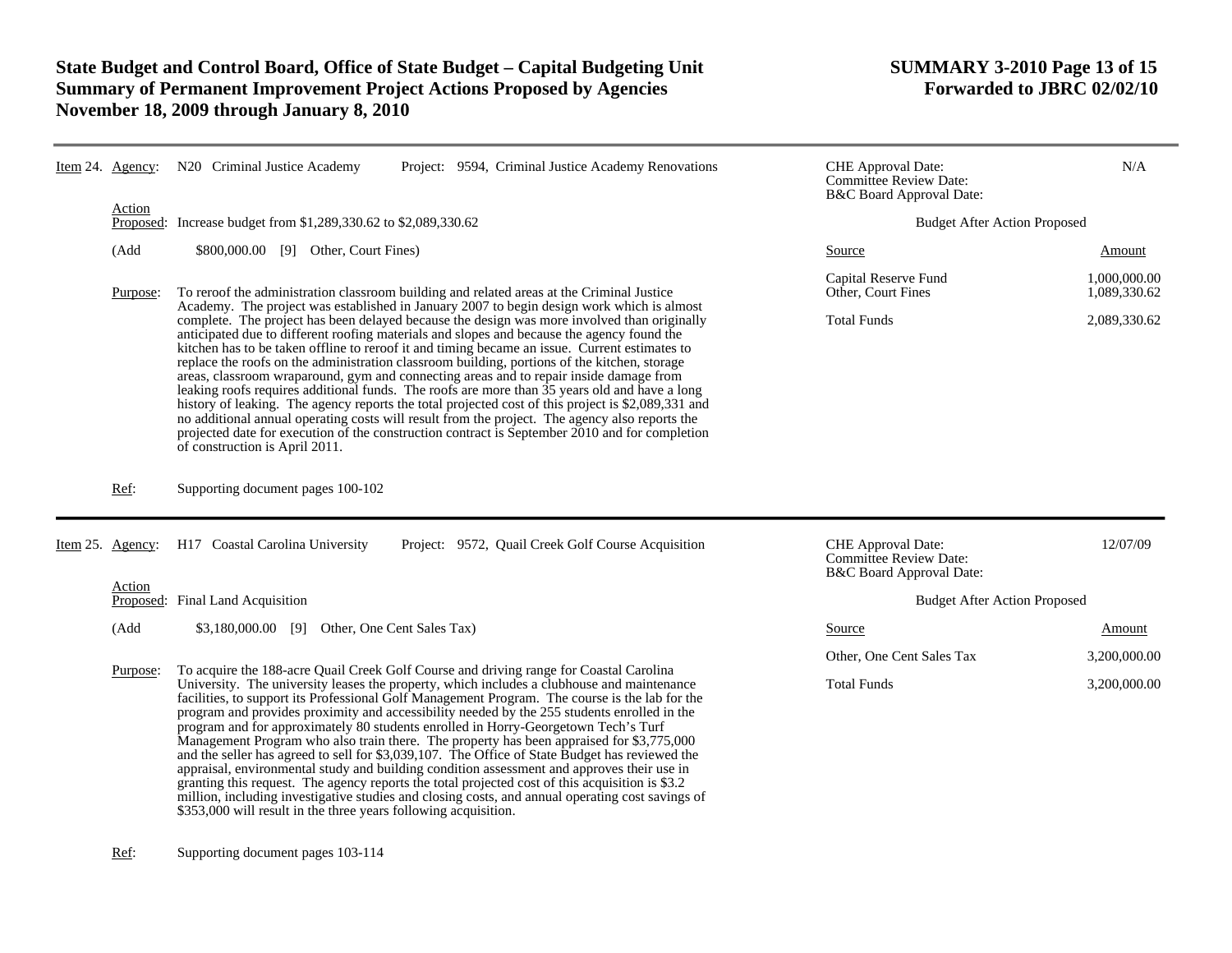# **State Budget and Control Board, Office of State Budget – Capital Budgeting Unit SUMMARY 3-2010 Page 14 of 15 Summary of Permanent Improvement Project Actions Proposed by Agencies November 18, 2009 through January 8, 2010**

|            | Item 26. Agency:             | H59 State Board for Technical and<br>Project: 6012, Florence-Darlington - Cosmetology<br><b>Center Land Acquisition</b><br>Comprehensive Education                                                                                                                                                                                                                                                                                                                                                                                                                                                                                                                                                                                                                                                                                                                                                                                                                                                                                                                                                                                                        | <b>CHE</b> Approval Date:<br><b>Committee Review Date:</b><br>B&C Board Approval Date: | 01/12/10                                               |  |
|------------|------------------------------|-----------------------------------------------------------------------------------------------------------------------------------------------------------------------------------------------------------------------------------------------------------------------------------------------------------------------------------------------------------------------------------------------------------------------------------------------------------------------------------------------------------------------------------------------------------------------------------------------------------------------------------------------------------------------------------------------------------------------------------------------------------------------------------------------------------------------------------------------------------------------------------------------------------------------------------------------------------------------------------------------------------------------------------------------------------------------------------------------------------------------------------------------------------|----------------------------------------------------------------------------------------|--------------------------------------------------------|--|
|            | Action<br>Proposed:          | Final Land Acquisition                                                                                                                                                                                                                                                                                                                                                                                                                                                                                                                                                                                                                                                                                                                                                                                                                                                                                                                                                                                                                                                                                                                                    | <b>Budget After Action Proposed</b>                                                    |                                                        |  |
|            | (Add                         | \$55,000.00 [9] Other, Local)                                                                                                                                                                                                                                                                                                                                                                                                                                                                                                                                                                                                                                                                                                                                                                                                                                                                                                                                                                                                                                                                                                                             | Source                                                                                 | Amount                                                 |  |
|            | Purpose:                     | To purchase 1.7 acres of land for Florence-Darlington Tech. The project was established in                                                                                                                                                                                                                                                                                                                                                                                                                                                                                                                                                                                                                                                                                                                                                                                                                                                                                                                                                                                                                                                                | Other, Local                                                                           | 75,000.00                                              |  |
|            |                              | December 2009 for investigative studies which are now complete. The property is located in<br>Darlington County less than one mile from the main campus, adjacent to the college's<br>Cosmetology program. It contains a small house in poor condition that will be demolished and<br>recently became available upon the death of the owner. The property will be used for additional<br>parking and for future expansion of the Cosmetology instructional program, which has grown<br>over recent years and has a waiting list of more than 100 students. The property has been<br>appraised for \$116,000 and the seller has agreed to sell for \$70,000. The Office of State Budget<br>has reviewed the appraisal and environmental study and approves their use in granting this<br>request. The agency reports the total projected cost of this project, including investigative<br>studies, is \$75,000 and additional annual operating costs of \$3,000 will result in the three years<br>following acquisition.                                                                                                                                   | <b>Total Funds</b>                                                                     | 75,000.00                                              |  |
|            | Ref:                         | Supporting document pages 115-121                                                                                                                                                                                                                                                                                                                                                                                                                                                                                                                                                                                                                                                                                                                                                                                                                                                                                                                                                                                                                                                                                                                         |                                                                                        |                                                        |  |
| Item $27.$ | Agency:                      | P24 Department of Natural Resources<br>Project: 9913, Newberry/Laurens - Belfast Tract<br>Land Acquisition                                                                                                                                                                                                                                                                                                                                                                                                                                                                                                                                                                                                                                                                                                                                                                                                                                                                                                                                                                                                                                                | CHE Approval Date:<br><b>Committee Review Date:</b><br>B&C Board Approval Date:        | N/A                                                    |  |
|            | Action<br>Proposed:          | Final Land Acquisition                                                                                                                                                                                                                                                                                                                                                                                                                                                                                                                                                                                                                                                                                                                                                                                                                                                                                                                                                                                                                                                                                                                                    | <b>Budget After Action Proposed</b>                                                    |                                                        |  |
|            | (Add<br>(Add<br>(Add<br>(Add | \$4,438,654.00<br>$\lceil 7 \rceil$<br>Federal)<br>\$100,000.00<br>[9]<br>Other, Deer Revenue)<br>\$589,779.00<br>$\overline{[9]}$<br>Other, Timber Revenue)<br>\$2,602,007.00<br>[9]<br>Other, Heritage Land Trust)                                                                                                                                                                                                                                                                                                                                                                                                                                                                                                                                                                                                                                                                                                                                                                                                                                                                                                                                      | Source<br>Federal<br>Other, Conservation Bank<br>Other, Heritage Land Trust            | Amount<br>5.981.154.00<br>2,000,000.00<br>7,037,567.00 |  |
|            | Purpose:                     | To purchase approximately 2,436 acres of undeveloped land to complete acquisition of the<br>4,664-acre Belfast tract for the Department of Natural Resources. The project was established<br>in May 2008 for preliminary studies to purchase the property in two phases. Phase I containing<br>2,228 acres in Newberry and Laurens Counties was approved for purchase in September 2008<br>and acquired for \$8,148,560. The Phase II 2,436-acre tract in Newberry County has been<br>appraised for \$7,710,440 and the seller has agreed to sell for that amount. The property will be<br>used to create a conservation corridor between two ranger districts of the Sumter National<br>Forest and will increase public recreational opportunities in the area. The Office of State<br>Budget has reviewed the appraisal and environmental study and approves their use in granting<br>this request. The agency reports the total projected cost of Phase II acquisition is \$7,730,440,<br>including investigative studies, and of the entire acquisition is \$15,916,500 and no additional<br>annual operating costs will result from the acquisition. | Other, Timber Revenue<br>Other, Deer Revenue<br>Other, Wild Turkey Federation          | 739,779.00<br>100,000.00<br>58,000.00                  |  |
|            |                              |                                                                                                                                                                                                                                                                                                                                                                                                                                                                                                                                                                                                                                                                                                                                                                                                                                                                                                                                                                                                                                                                                                                                                           | <b>Total Funds</b>                                                                     | 15,916,500.00                                          |  |

Ref: Supporting document pages 122-132